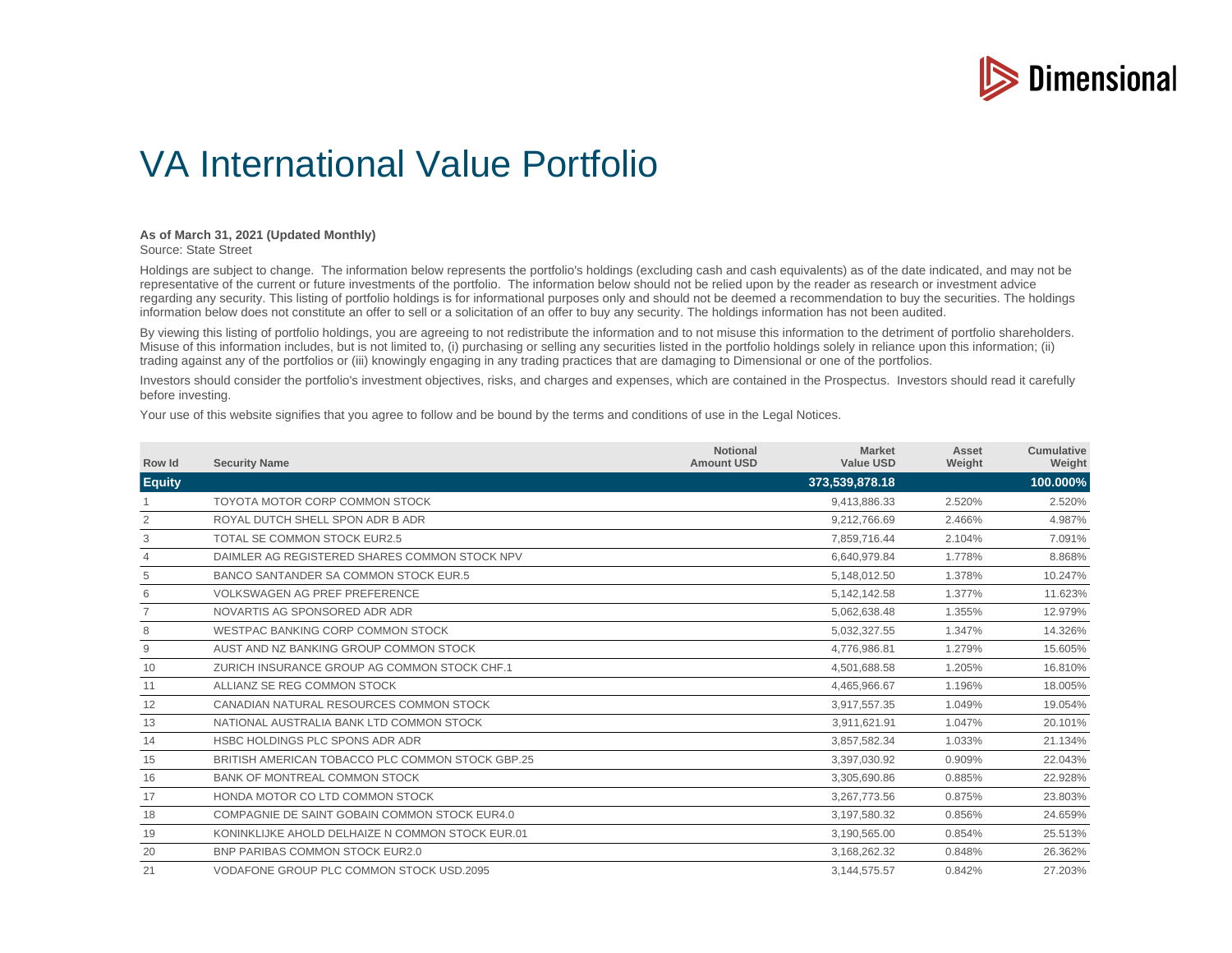| Row Id        | <b>Security Name</b>                             | <b>Notional</b><br><b>Amount USD</b> | <b>Market</b><br><b>Value USD</b> | Asset<br>Weight | Cumulative<br>Weight |
|---------------|--------------------------------------------------|--------------------------------------|-----------------------------------|-----------------|----------------------|
| <b>Equity</b> |                                                  |                                      | 373,539,878.18                    |                 | 100.000%             |
| 22            | GLENCORE PLC COMMON STOCK USD.01                 |                                      | 3,124,132.65                      | 0.836%          | 28.040%              |
| 23            | CAN IMPERIAL BK OF COMMERCE COMMON STOCK         |                                      | 3,050,645.18                      | 0.817%          | 28.856%              |
| 24            | BAYERISCHE MOTOREN WERKE AG COMMON STOCK EUR1.0  |                                      | 3,021,973.83                      | 0.809%          | 29.665%              |
| 25            | VESTAS WIND SYSTEMS A/S COMMON STOCK DKK1.       |                                      | 3,016,736.97                      | 0.808%          | 30.473%              |
| 26            | MICHELIN (CGDE) COMMON STOCK EUR2.0              |                                      | 3,003,490.65                      | 0.804%          | 31.277%              |
| 27            | TAKEDA PHARMACEUTICAL CO LTD COMMON STOCK        |                                      | 2,911,323.22                      | 0.779%          | 32.056%              |
| 28            | ANGLO AMERICAN PLC COMMON STOCK USD.54945        |                                      | 2,803,748.16                      | 0.751%          | 32.807%              |
| 29            | KONINKLIJKE DSM NV COMMON STOCK EUR1.5           |                                      | 2,780,330.50                      | 0.744%          | 33.551%              |
| 30            | BP PLC SPONS ADR ADR                             |                                      | 2,674,211.97                      | 0.716%          | 34.267%              |
| 31            | BP PLC COMMON STOCK USD.25                       |                                      | 2,649,993.69                      | 0.709%          | 34.977%              |
| 32            | ABB LTD REG COMMON STOCK CHF.12                  |                                      | 2,543,537.75                      | 0.681%          | 35.658%              |
| 33            | AVIVA PLC COMMON STOCK GBP.25                    |                                      | 2,499,810.93                      | 0.669%          | 36.327%              |
| 34            | STELLANTIS NV COMMON STOCK EUR.01                |                                      | 2,475,699.72                      | 0.663%          | 36.990%              |
| 35            | BARCLAYS PLC SPONS ADR ADR                       |                                      | 2,366,331.99                      | 0.633%          | 37.623%              |
| 36            | CIE FINANCIERE RICHEMO A REG COMMON STOCK CHF1.0 |                                      | 2,364,093.67                      | 0.633%          | 38.256%              |
| 37            | LAFARGEHOLCIM LTD REG COMMON STOCK CHF2.0        |                                      | 2,273,633.98                      | 0.609%          | 38.865%              |
| 38            | BANK OF MONTREAL COMMON STOCK                    |                                      | 2,220,870.40                      | 0.595%          | 39.459%              |
| 39            | MITSUBISHI UFJ FINANCIAL GRO COMMON STOCK        |                                      | 2,190,784.72                      | 0.586%          | 40.046%              |
| 40            | ORANGE COMMON STOCK EUR4.0                       |                                      | 2,184,996.58                      | 0.585%          | 40.631%              |
| 41            | BANK OF NOVA SCOTIA COMMON STOCK                 |                                      | 2,084,897.05                      | 0.558%          | 41.189%              |
| 42            | HITACHI LTD COMMON STOCK                         |                                      | 2,053,374.43                      | 0.550%          | 41.739%              |
| 43            | UBS GROUP AG REG COMMON STOCK CHF.1              |                                      | 2,043,967.85                      | 0.547%          | 42.286%              |
| 44            | MANULIFE FINANCIAL CORP COMMON STOCK             |                                      | 1,964,154.00                      | 0.526%          | 42.812%              |
| 45            | DSV PANALPINA A/S COMMON STOCK DKK1.0            |                                      | 1,929,464.19                      | 0.517%          | 43.328%              |
| 46            | STELLANTIS NV COMMON STOCK EUR.01                |                                      | 1,912,181.66                      | 0.512%          | 43.840%              |
| 47            | BT GROUP PLC COMMON STOCK GBP.05                 |                                      | 1,909,210.53                      | 0.511%          | 44.351%              |
| 48            | INTESA SANPAOLO COMMON STOCK NPV                 |                                      | 1,895,440.07                      | 0.507%          | 44.859%              |
| 49            | RWE AG COMMON STOCK                              |                                      | 1.874.892.82                      | 0.502%          | 45.360%              |
| 50            | NUTRIEN LTD COMMON STOCK                         |                                      | 1,840,106.38                      | 0.493%          | 45.853%              |
| 51            | LLOYDS BANKING GROUP PLC COMMON STOCK            |                                      | 1.831.077.29                      | 0.490%          | 46.343%              |
| 52            | KONINKLIJKE PHILIPS NV COMMON STOCK EUR.2        |                                      | 1,746,857.45                      | 0.468%          | 46.811%              |
| 53            | SUMITOMO MITSUI FINANCIAL GR COMMON STOCK        |                                      | 1,707,246.57                      | 0.457%          | 47.268%              |
| 54            | VOLVO AB B SHS COMMON STOCK SEK1.2               |                                      | 1,691,736.68                      | 0.453%          | 47.721%              |
| 55            | CK HUTCHISON HOLDINGS LTD COMMON STOCK HKD1.0    |                                      | 1,661,872.68                      | 0.445%          | 48.166%              |
| 56            | <b>ENI SPA COMMON STOCK</b>                      |                                      | 1,618,126.73                      | 0.433%          | 48.599%              |
| 57            | AXA SA COMMON STOCK EUR2.29                      |                                      | 1,573,151.67                      | 0.421%          | 49.020%              |
| 58            | BANK OF NOVA SCOTIA COMMON STOCK                 |                                      | 1.561.873.50                      | 0.418%          | 49.438%              |
| 59            | CK ASSET HOLDINGS LTD COMMON STOCK HKD1.0        |                                      | 1,549,289.15                      | 0.415%          | 49.853%              |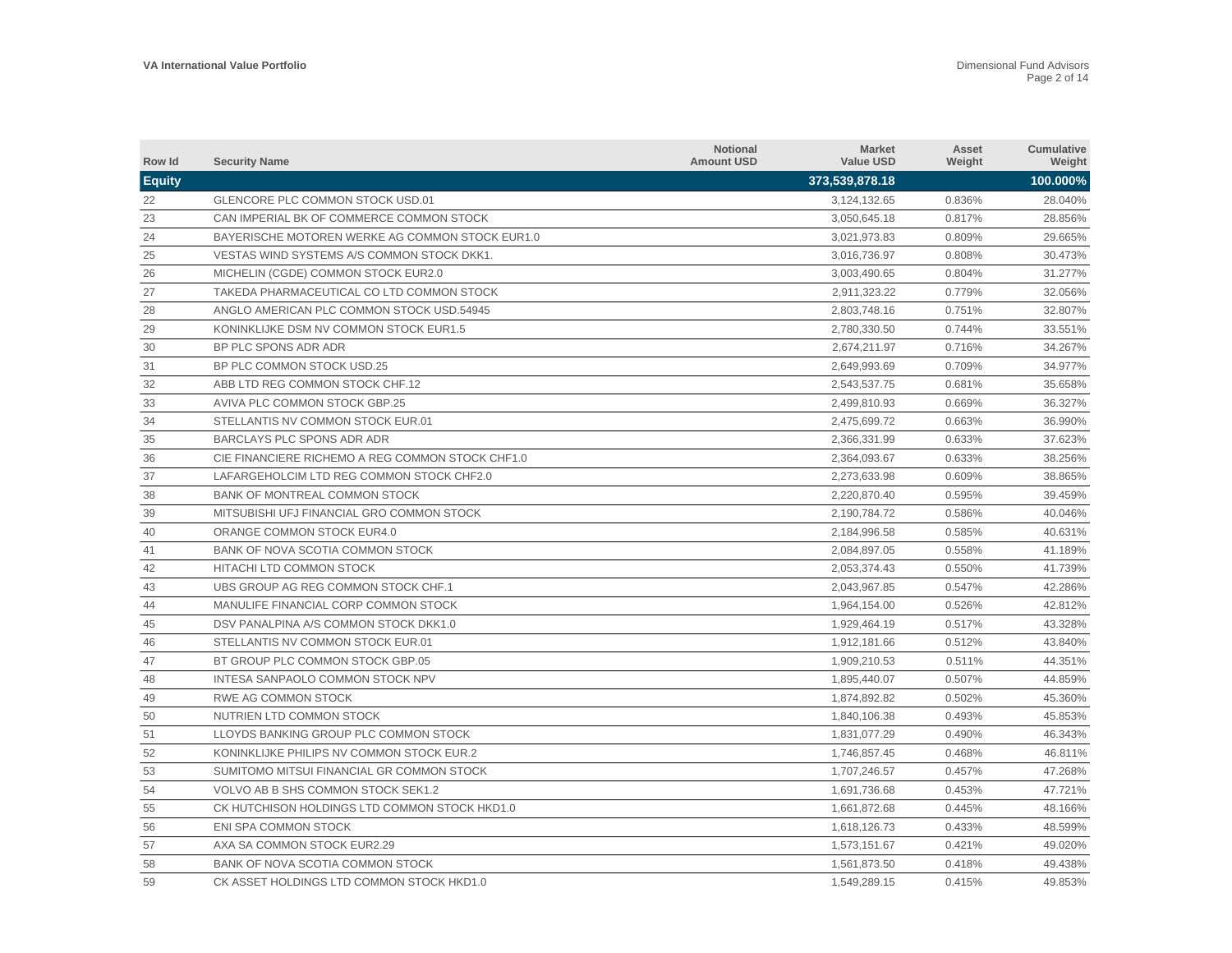| Row Id        | <b>Security Name</b>                              | <b>Notional</b><br><b>Amount USD</b> | <b>Market</b><br><b>Value USD</b> | Asset<br>Weight | Cumulative<br>Weight |
|---------------|---------------------------------------------------|--------------------------------------|-----------------------------------|-----------------|----------------------|
| <b>Equity</b> |                                                   |                                      | 373,539,878.18                    |                 | 100.000%             |
| 60            | FRESENIUS SE + CO KGAA COMMON STOCK               |                                      | 1,497,541.06                      | 0.401%          | 50.254%              |
| 61            | MITSUBISHI CORP COMMON STOCK                      |                                      | 1,491,160.08                      | 0.399%          | 50.653%              |
| 62            | ING GROEP NV COMMON STOCK EUR.01                  |                                      | 1,444,119.66                      | 0.387%          | 51.040%              |
| 63            | SUN HUNG KAI PROPERTIES COMMON STOCK              |                                      | 1,443,956.91                      | 0.387%          | 51.426%              |
| 64            | LLOYDS BANKING GROUP PLC ADR ADR                  |                                      | 1,411,420.72                      | 0.378%          | 51.804%              |
| 65            | MAGNA INTERNATIONAL INC COMMON STOCK              |                                      | 1,409,432.36                      | 0.377%          | 52.181%              |
| 66            | BAYER AG REG COMMON STOCK                         |                                      | 1,400,414.89                      | 0.375%          | 52.556%              |
| 67            | BANCO BILBAO VIZCAYA ARGENTA COMMON STOCK EUR.49  |                                      | 1,391,962.71                      | 0.373%          | 52.929%              |
| 68            | SOCIETE GENERALE SA COMMON STOCK EUR1.25          |                                      | 1,381,675.81                      | 0.370%          | 53.299%              |
| 69            | SWISSCOM AG REG COMMON STOCK CHF1.0               |                                      | 1,366,507.94                      | 0.366%          | 53.665%              |
| 70            | DNB ASA COMMON STOCK NOK10.0                      |                                      | 1,364,688.67                      | 0.365%          | 54.030%              |
| 71            | HEIDELBERGCEMENT AG COMMON STOCK                  |                                      | 1,344,152.69                      | 0.360%          | 54.390%              |
| 72            | CRH PLC SPONSORED ADR ADR                         |                                      | 1,327,419.90                      | 0.355%          | 54.745%              |
| 73            | SUNCOR ENERGY INC COMMON STOCK                    |                                      | 1,317,703.20                      | 0.353%          | 55.098%              |
| 74            | WPP PLC COMMON STOCK GBP.1                        |                                      | 1,314,769.17                      | 0.352%          | 55.450%              |
| 75            | SWISS RE AG COMMON STOCK CHF.1                    |                                      | 1,295,178.01                      | 0.347%          | 55.797%              |
| 76            | SEVEN + I HOLDINGS CO LTD COMMON STOCK            |                                      | 1,272,013.89                      | 0.341%          | 56.137%              |
| 77            | SKANDINAVISKA ENSKILDA BAN A COMMON STOCK SEK10.0 |                                      | 1,248,941.67                      | 0.334%          | 56.472%              |
| 78            | WOODSIDE PETROLEUM LTD COMMON STOCK               |                                      | 1,234,086.61                      | 0.330%          | 56.802%              |
| 79            | NOVARTIS AG REG COMMON STOCK CHF.5                |                                      | 1,233,485.99                      | 0.330%          | 57.132%              |
| 80            | ORIX CORP COMMON STOCK                            |                                      | 1,227,868.20                      | 0.329%          | 57.461%              |
| 81            | CARREFOUR SA COMMON STOCK EUR2.5                  |                                      | 1,183,182.58                      | 0.317%          | 57.778%              |
| 82            | <b>JULIUS BAER GROUP LTD COMMON STOCK CHF.02</b>  |                                      | 1,178,571.53                      | 0.316%          | 58.093%              |
| 83            | CARLSBERG AS B COMMON STOCK DKK20.                |                                      | 1,162,925.47                      | 0.311%          | 58.404%              |
| 84            | VODAFONE GROUP PLC SP ADR ADR                     |                                      | 1,162,892.79                      | 0.311%          | 58.716%              |
| 85            | <b>ENGIE COMMON STOCK EUR1.0</b>                  |                                      | 1,160,204.81                      | 0.311%          | 59.026%              |
| 86            | BOLIDEN AB COMMON STOCK SEK2.11                   |                                      | 1,142,373.63                      | 0.306%          | 59.332%              |
| 87            | SANTOS LTD COMMON STOCK                           |                                      | 1.139.990.82                      | 0.305%          | 59.637%              |
| 88            | VOLKSWAGEN AG COMMON STOCK                        |                                      | 1,130,080.47                      | 0.303%          | 59.940%              |
| 89            | <b>BASF SE COMMON STOCK NPV</b>                   |                                      | 1.114.244.73                      | 0.298%          | 60.238%              |
| 90            | PUBLICIS GROUPE COMMON STOCK EUR.4                |                                      | 1,103,901.05                      | 0.296%          | 60.534%              |
| 91            | <b>ITOCHU CORP COMMON STOCK</b>                   |                                      | 1,097,350.89                      | 0.294%          | 60.827%              |
| 92            | FAIRFAX FINANCIAL HLDGS LTD COMMON STOCK          |                                      | 1,088,631.89                      | 0.291%          | 61.119%              |
| 93            | SUMITOMO ELECTRIC INDUSTRIES COMMON STOCK         |                                      | 1,076,634.23                      | 0.288%          | 61.407%              |
| 94            | MIZUHO FINANCIAL GROUP INC COMMON STOCK           |                                      | 1,064,572.84                      | 0.285%          | 61.692%              |
| 95            | BLUESCOPE STEEL LTD COMMON STOCK                  |                                      | 1,057,838.19                      | 0.283%          | 61.975%              |
| 96            | MITSUI + CO LTD COMMON STOCK                      |                                      | 1.051.864.64                      | 0.282%          | 62.257%              |
| 97            | SWISS LIFE HOLDING AG REG COMMON STOCK CHF.1      |                                      | 1,047,742.28                      | 0.280%          | 62.537%              |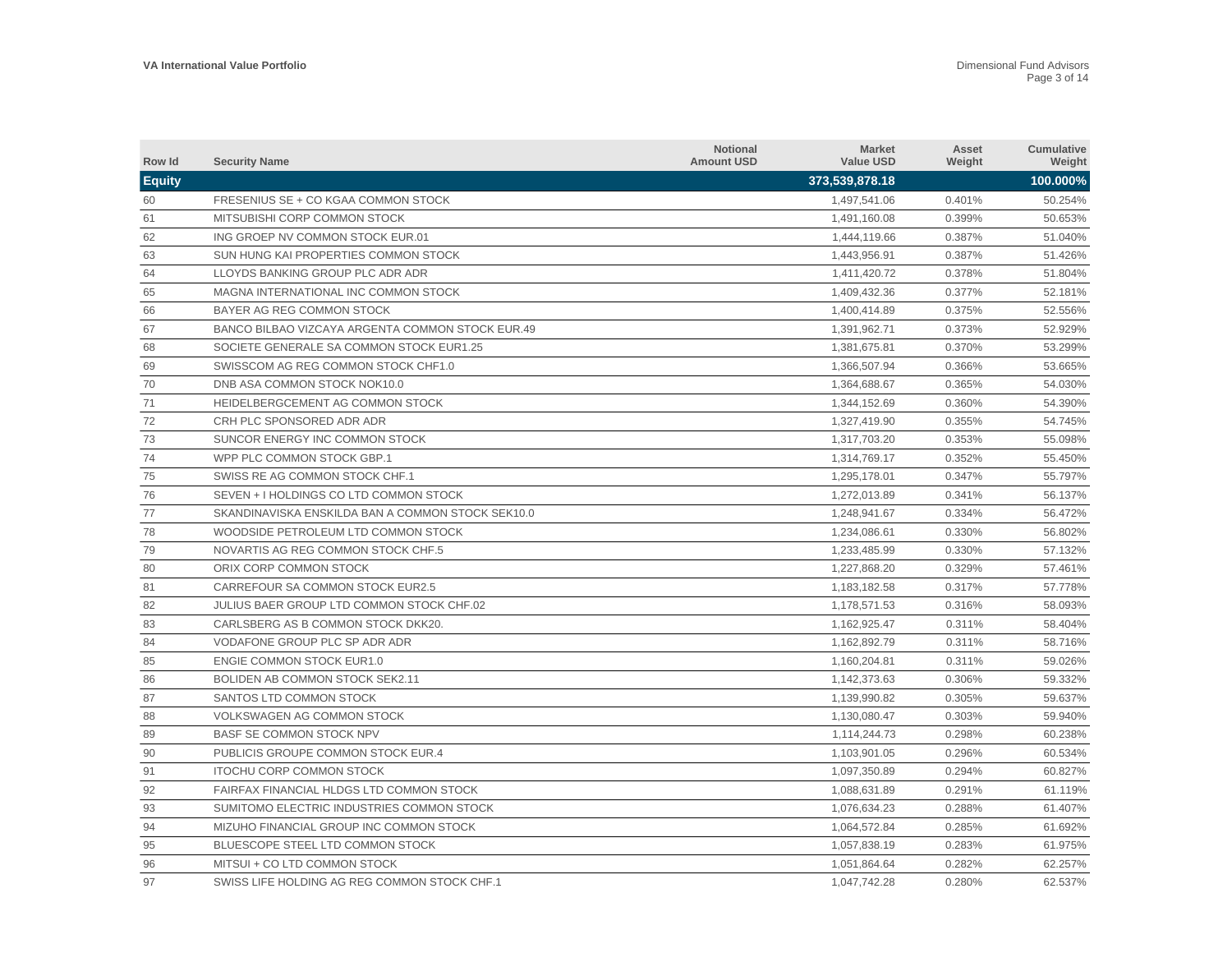| Row Id        | <b>Security Name</b>                      | <b>Notional</b><br><b>Amount USD</b> | <b>Market</b><br><b>Value USD</b> | Asset<br>Weight | <b>Cumulative</b><br>Weight |
|---------------|-------------------------------------------|--------------------------------------|-----------------------------------|-----------------|-----------------------------|
| <b>Equity</b> |                                           |                                      | 373,539,878.18                    |                 | 100.000%                    |
| 98            | BOUYGUES SA COMMON STOCK EUR1.0           |                                      | 1,045,826.61                      | 0.280%          | 62.817%                     |
| 99            | <b>KBC GROUP NV COMMON STOCK</b>          |                                      | 1,035,758.85                      | 0.277%          | 63.095%                     |
| 100           | HEINEKEN NV COMMON STOCK EUR1.6           |                                      | 1,034,072.56                      | 0.277%          | 63.371%                     |
| 101           | SKF AB B SHARES COMMON STOCK SEK2.5       |                                      | 1,017,220.24                      | 0.272%          | 63.644%                     |
| 102           | NORDEA BANK ABP COMMON STOCK EUR1.0       |                                      | 991,299.65                        | 0.265%          | 63.909%                     |
| 103           | SOUTH32 LTD DI COMMON STOCK               |                                      | 959,428.37                        | 0.257%          | 64.166%                     |
| 104           | UBS GROUP AG REG COMMON STOCK CHF.1       |                                      | 954,862.05                        | 0.256%          | 64.422%                     |
| 105           | ADECCO GROUP AG REG COMMON STOCK CHF.1    |                                      | 939.132.36                        | 0.251%          | 64.673%                     |
| 106           | UNICREDIT SPA COMMON STOCK NPV            |                                      | 932.855.40                        | 0.250%          | 64.923%                     |
| 107           | SEKISUI HOUSE LTD COMMON STOCK            |                                      | 927.086.30                        | 0.248%          | 65.171%                     |
| 108           | SOLVAY SA COMMON STOCK EUR15.0            |                                      | 917,735.27                        | 0.246%          | 65.417%                     |
| 109           | PANASONIC CORP COMMON STOCK               |                                      | 916,820.83                        | 0.245%          | 65.662%                     |
| 110           | CANON INC COMMON STOCK                    |                                      | 902,539.82                        | 0.242%          | 65.904%                     |
| 111           | SUNCORP GROUP LTD COMMON STOCK            |                                      | 895,388.88                        | 0.240%          | 66.143%                     |
| 112           | AGC INC COMMON STOCK                      |                                      | 881,475.90                        | 0.236%          | 66.379%                     |
| 113           | ASAHI KASEI CORP COMMON STOCK             |                                      | 868,087.61                        | 0.232%          | 66.612%                     |
| 114           | TELECOM ITALIA SPA COMMON STOCK           |                                      | 866,598.14                        | 0.232%          | 66.844%                     |
| 115           | ARKEMA COMMON STOCK EUR10.0               |                                      | 865,297.68                        | 0.232%          | 67.075%                     |
| 116           | SUMITOMO CHEMICAL CO LTD COMMON STOCK     |                                      | 833,756.21                        | 0.223%          | 67.299%                     |
| 117           | STORA ENSO OYJ R SHS COMMON STOCK EUR1.7  |                                      | 831,638.27                        | 0.223%          | 67.521%                     |
| 118           | PORSCHE AUTOMOBIL HLDG PRF PREFERENCE     |                                      | 829,497.30                        | 0.222%          | 67.743%                     |
| 119           | KINGFISHER PLC COMMON STOCK GBP.157143    |                                      | 824.308.47                        | 0.221%          | 67.964%                     |
| 120           | CREDIT SUISSE GROUP SPON ADR ADR          |                                      | 823.789.60                        | 0.221%          | 68.185%                     |
| 121           | MITSUI FUDOSAN CO LTD COMMON STOCK        |                                      | 820,637.13                        | 0.220%          | 68.404%                     |
| 122           | NORSK HYDRO ASA COMMON STOCK NOK1.098     |                                      | 816,705.14                        | 0.219%          | 68.623%                     |
| 123           | WH GROUP LTD COMMON STOCK USD.0001        |                                      | 816,086.06                        | 0.218%          | 68.841%                     |
| 124           | TECK RESOURCES LTD CLS B COMMON STOCK     |                                      | 813,116.92                        | 0.218%          | 69.059%                     |
| 125           | SANOFI COMMON STOCK EUR2.0                |                                      | 812,728.86                        | 0.218%          | 69.277%                     |
| 126           | NN GROUP NV COMMON STOCK EUR.12           |                                      | 808,747.25                        | 0.217%          | 69.493%                     |
| 127           | CAN IMPERIAL BK OF COMMERCE COMMON STOCK  |                                      | 807,329.63                        | 0.216%          | 69.709%                     |
| 128           | NISSAN MOTOR CO LTD COMMON STOCK          |                                      | 800,566.69                        | 0.214%          | 69.924%                     |
| 129           | MITSUBISHI CHEMICAL HOLDINGS COMMON STOCK |                                      | 791,617.30                        | 0.212%          | 70.136%                     |
| 130           | RANDSTAD NV COMMON STOCK EUR.1            |                                      | 788,780.25                        | 0.211%          | 70.347%                     |
| 131           | BRIDGESTONE CORP COMMON STOCK             |                                      | 788,705.16                        | 0.211%          | 70.558%                     |
| 132           | GENMAB A/S COMMON STOCK DKK1.0            |                                      | 787,371.51                        | 0.211%          | 70.769%                     |
| 133           | ATOS SE COMMON STOCK EUR1.0               |                                      | 778,322.48                        | 0.208%          | 70.977%                     |
| 134           | DAI ICHI LIFE HOLDINGS INC COMMON STOCK   |                                      | 759.793.84                        | 0.203%          | 71.180%                     |
| 135           | TELIA CO AB COMMON STOCK SEK3.2           |                                      | 759,280.25                        | 0.203%          | 71.384%                     |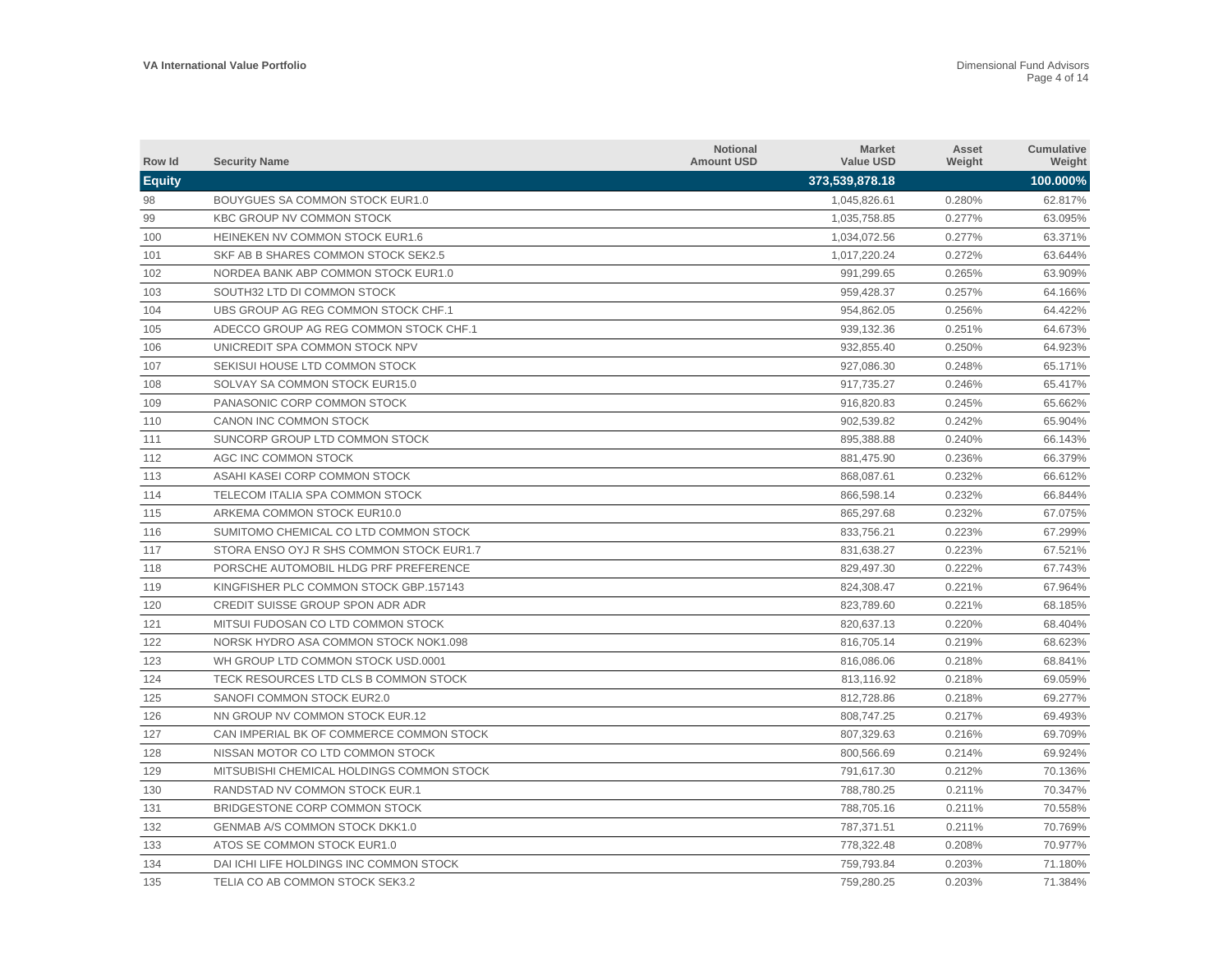| Row Id        | <b>Security Name</b>                            | <b>Notional</b><br><b>Amount USD</b> | <b>Market</b><br><b>Value USD</b> | Asset<br>Weight | Cumulative<br>Weight |
|---------------|-------------------------------------------------|--------------------------------------|-----------------------------------|-----------------|----------------------|
| <b>Equity</b> |                                                 |                                      | 373,539,878.18                    |                 | 100.000%             |
| 136           | NOKIA OYJ COMMON STOCK                          |                                      | 756,761.80                        | 0.203%          | 71.586%              |
| 137           | <b>AGEAS COMMON STOCK</b>                       |                                      | 745,092.90                        | 0.199%          | 71.786%              |
| 138           | ARCELORMITTAL NY REGISTERED NY REG SHRS         |                                      | 744,058.12                        | 0.199%          | 71.985%              |
| 139           | TOKIO MARINE HOLDINGS INC COMMON STOCK          |                                      | 742,420.89                        | 0.199%          | 72.184%              |
| 140           | FLUTTER ENTERTAINMENT PLC COMMON STOCK EUR.09   |                                      | 738,767.57                        | 0.198%          | 72.381%              |
| 141           | NOMURA HOLDINGS INC COMMON STOCK                |                                      | 737,015.25                        | 0.197%          | 72.579%              |
| 142           | MITSUBISHI HEAVY INDUSTRIES COMMON STOCK        |                                      | 731,737.85                        | 0.196%          | 72.775%              |
| 143           | SOMPO HOLDINGS INC COMMON STOCK                 |                                      | 727,891.17                        | 0.195%          | 72.969%              |
| 144           | MANULIFE FINANCIAL CORP COMMON STOCK            |                                      | 727,876.37                        | 0.195%          | 73.164%              |
| 145           | FORTUM OYJ COMMON STOCK EUR3.4                  |                                      | 727.313.91                        | 0.195%          | 73.359%              |
| 146           | KEPPEL CORP LTD COMMON STOCK                    |                                      | 722,643.53                        | 0.193%          | 73.553%              |
| 147           | SVENSKA CELLULOSA AB SCA B COMMON STOCK SEK3.33 |                                      | 722,517.27                        | 0.193%          | 73.746%              |
| 148           | NEW WORLD DEVELOPMENT COMMON STOCK              |                                      | 714,060.59                        | 0.191%          | 73.937%              |
| 149           | EDF COMMON STOCK EUR.5                          |                                      | 712,750.72                        | 0.191%          | 74.128%              |
| 150           | ALCON INC COMMON STOCK CHF.04                   |                                      | 712,088.39                        | 0.191%          | 74.319%              |
| 151           | SAINSBURY (J) PLC COMMON STOCK GBP.285714       |                                      | 702,180.03                        | 0.188%          | 74.507%              |
| 152           | TOYOTA TSUSHO CORP COMMON STOCK                 |                                      | 699,034.06                        | 0.187%          | 74.694%              |
| 153           | SUMITOMO CORP COMMON STOCK                      |                                      | 694,115.23                        | 0.186%          | 74.879%              |
| 154           | DAIWA HOUSE INDUSTRY CO LTD COMMON STOCK        |                                      | 692,638.82                        | 0.185%          | 75.065%              |
| 155           | SINGAPORE AIRLINES LTD COMMON STOCK             |                                      | 691,710.87                        | 0.185%          | 75.250%              |
| 156           | TORAY INDUSTRIES INC COMMON STOCK               |                                      | 690,170.44                        | 0.185%          | 75.435%              |
| 157           | LUNDIN MINING CORP COMMON STOCK                 |                                      | 685.443.30                        | 0.183%          | 75.618%              |
| 158           | STANDARD CHARTERED PLC COMMON STOCK USD.5       |                                      | 683.375.84                        | 0.183%          | 75.801%              |
| 159           | ROYAL DUTCH SHELL PLC B SHS COMMON STOCK EUR.07 |                                      | 678.259.12                        | 0.182%          | 75.983%              |
| 160           | ENEOS HOLDINGS INC COMMON STOCK                 |                                      | 670,671.81                        | 0.180%          | 76.162%              |
| 161           | PEMBINA PIPELINE CORP COMMON STOCK NPV          |                                      | 665,829.08                        | 0.178%          | 76.341%              |
| 162           | RICOH CO LTD COMMON STOCK                       |                                      | 655,420.18                        | 0.175%          | 76.516%              |
| 163           | NEC CORP COMMON STOCK                           |                                      | 655,405.02                        | 0.175%          | 76.692%              |
| 164           | FIRST QUANTUM MINERALS LTD COMMON STOCK         |                                      | 651,701.24                        | 0.174%          | 76.866%              |
| 165           | <b>INPEX CORP COMMON STOCK</b>                  |                                      | 647,549.10                        | 0.173%          | 77.039%              |
| 166           | OBAYASHI CORP COMMON STOCK                      |                                      | 643,446.68                        | 0.172%          | 77.212%              |
| 167           | LIXIL CORP COMMON STOCK                         |                                      | 642,856.15                        | 0.172%          | 77.384%              |
| 168           | NIPPON STEEL CORP COMMON STOCK                  |                                      | 640,346.32                        | 0.171%          | 77.555%              |
| 169           | KOMATSU LTD COMMON STOCK                        |                                      | 635,280.85                        | 0.170%          | 77.725%              |
| 170           | CAPITALAND LTD COMMON STOCK                     |                                      | 631,831.82                        | 0.169%          | 77.894%              |
| 171           | SUBARU CORP COMMON STOCK                        |                                      | 631,576.01                        | 0.169%          | 78.063%              |
| 172           | MITSUI CHEMICALS INC COMMON STOCK               |                                      | 629.789.91                        | 0.169%          | 78.232%              |
| 173           | YAMAHA MOTOR CO LTD COMMON STOCK                |                                      | 625,107.78                        | 0.167%          | 78.399%              |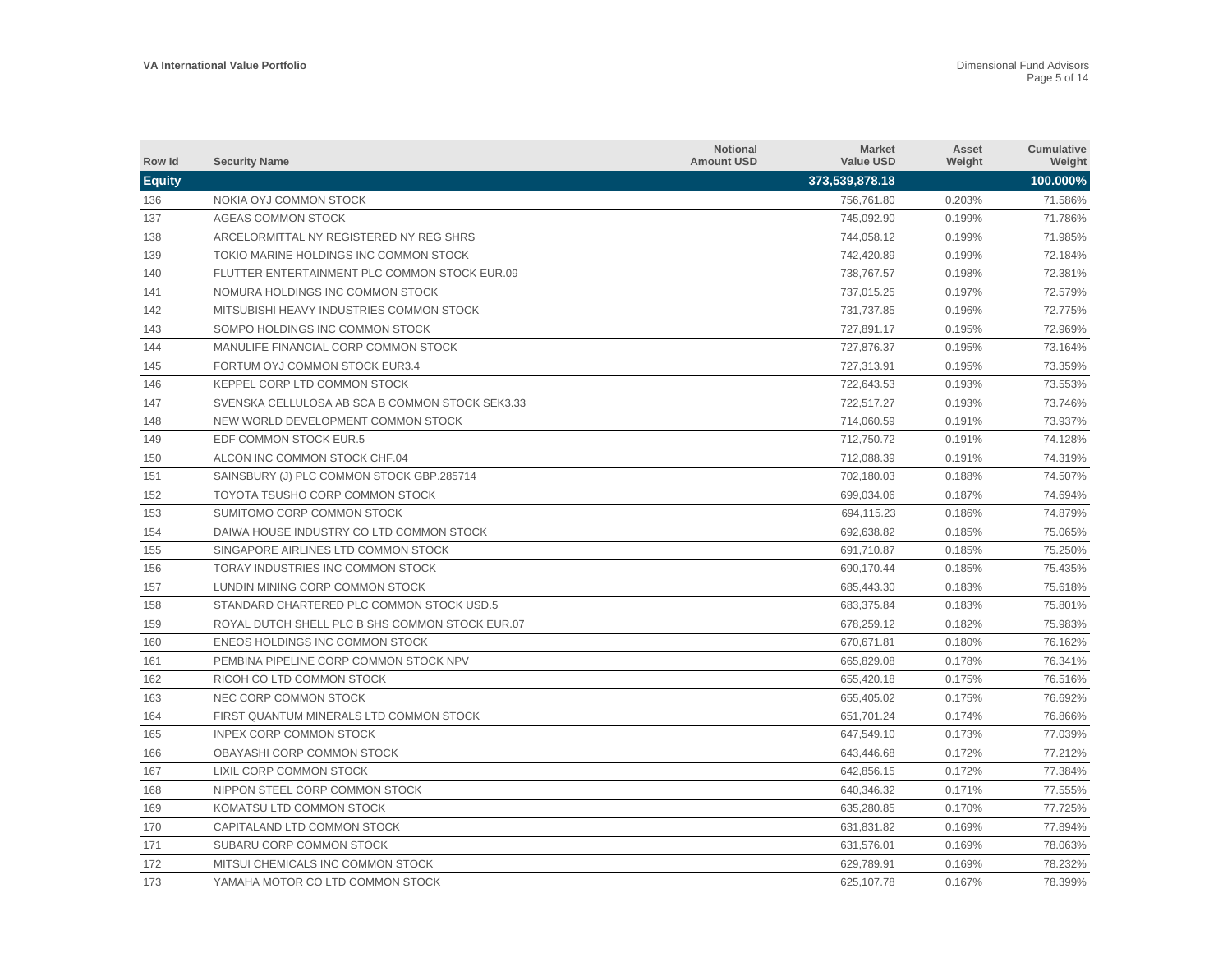| Row Id        | <b>Security Name</b>                             | <b>Notional</b><br><b>Amount USD</b> | <b>Market</b><br><b>Value USD</b> | Asset<br>Weight | Cumulative<br>Weight |
|---------------|--------------------------------------------------|--------------------------------------|-----------------------------------|-----------------|----------------------|
| <b>Equity</b> |                                                  |                                      | 373,539,878.18                    |                 | 100.000%             |
| 174           | AISIN CORP COMMON STOCK                          |                                      | 624,614.23                        | 0.167%          | 78.567%              |
| 175           | MARUBENI CORP COMMON STOCK                       |                                      | 623,064.71                        | 0.167%          | 78.733%              |
| 176           | KINROSS GOLD CORP COMMON STOCK                   |                                      | 614,665.84                        | 0.165%          | 78.898%              |
| 177           | BOC HONG KONG HOLDINGS LTD COMMON STOCK          |                                      | 603,472.86                        | 0.162%          | 79.060%              |
| 178           | OJI HOLDINGS CORP COMMON STOCK                   |                                      | 603,010.34                        | 0.161%          | 79.221%              |
| 179           | DAIWA SECURITIES GROUP INC COMMON STOCK          |                                      | 600,876.92                        | 0.161%          | 79.382%              |
| 180           | HANKYU HANSHIN HOLDINGS INC COMMON STOCK         |                                      | 599,992.41                        | 0.161%          | 79.542%              |
| 181           | T+D HOLDINGS INC COMMON STOCK                    |                                      | 595,770.51                        | 0.159%          | 79.702%              |
| 182           | SUMITOMO MITSUI TRUST HOLDIN COMMON STOCK        |                                      | 593.226.29                        | 0.159%          | 79.861%              |
| 183           | KAJIMA CORP COMMON STOCK                         |                                      | 581.734.41                        | 0.156%          | 80.017%              |
| 184           | <b>ISUZU MOTORS LTD COMMON STOCK</b>             |                                      | 574,579.74                        | 0.154%          | 80.170%              |
| 185           | DEUTSCHE BANK AG REGISTERED COMMON STOCK         |                                      | 574,176.00                        | 0.154%          | 80.324%              |
| 186           | COCA COLA EUROPEAN PARTNERS COMMON STOCK EUR.01  |                                      | 568,761.37                        | 0.152%          | 80.476%              |
| 187           | NIPPON EXPRESS CO LTD COMMON STOCK               |                                      | 566,898.63                        | 0.152%          | 80.628%              |
| 188           | BRITISH AMERICAN TOB SP ADR ADR                  |                                      | 566,030.14                        | 0.152%          | 80.780%              |
| 189           | DEUTSCHE BANK AG REGISTERED COMMON STOCK         |                                      | 565,778.75                        | 0.151%          | 80.931%              |
| 190           | SWEDBANK AB A SHARES COMMON STOCK SEK22.0        |                                      | 563,673.44                        | 0.151%          | 81.082%              |
| 191           | SVENSKA HANDELSBANKEN A SHS COMMON STOCK SEK1.55 |                                      | 562,062.87                        | 0.150%          | 81.232%              |
| 192           | WM MORRISON SUPERMARKETS COMMON STOCK GBP.1      |                                      | 561,453.43                        | 0.150%          | 81.383%              |
| 193           | DS SMITH PLC COMMON STOCK GBP.1                  |                                      | 556,510.79                        | 0.149%          | 81.532%              |
| 194           | EQUINOR ASA COMMON STOCK NOK2.5                  |                                      | 552,837.84                        | 0.148%          | 81.680%              |
| 195           | BALOISE HOLDING AG REG COMMON STOCK CHF.1        |                                      | 546.206.26                        | 0.146%          | 81.826%              |
| 196           | CREDIT SUISSE GROUP AG REG COMMON STOCK CHF.04   |                                      | 538.394.04                        | 0.144%          | 81.970%              |
| 197           | EIFFAGE COMMON STOCK EUR4.0                      |                                      | 536.838.56                        | 0.144%          | 82.114%              |
| 198           | DENTSU GROUP INC COMMON STOCK                    |                                      | 534,362.18                        | 0.143%          | 82.257%              |
| 199           | OIL SEARCH LTD COMMON STOCK                      |                                      | 532,400.90                        | 0.143%          | 82.399%              |
| 200           | TOYOTA INDUSTRIES CORP COMMON STOCK              |                                      | 527,220.62                        | 0.141%          | 82.541%              |
| 201           | MTR CORP COMMON STOCK                            |                                      | 521,314.10                        | 0.140%          | 82.680%              |
| 202           | TRELLEBORG AB B SHS COMMON STOCK SEK25.          |                                      | 519,170.69                        | 0.139%          | 82.819%              |
| 203           | MITSUBISHI ELECTRIC CORP COMMON STOCK            |                                      | 516,567.04                        | 0.138%          | 82.957%              |
| 204           | LENDLEASE GROUP STAPLED SECURITY                 |                                      | 502,565.24                        | 0.135%          | 83.092%              |
| 205           | SUNCOR ENERGY INC COMMON STOCK                   |                                      | 501,568.66                        | 0.134%          | 83.226%              |
| 206           | JFE HOLDINGS INC COMMON STOCK                    |                                      | 500,925.91                        | 0.134%          | 83.360%              |
| 207           | <b>TOSOH CORP COMMON STOCK</b>                   |                                      | 497,963.42                        | 0.133%          | 83.494%              |
| 208           | NIPPON YUSEN KK COMMON STOCK                     |                                      | 495,906.18                        | 0.133%          | 83.626%              |
| 209           | LAFARGEHOLCIM LTD REG COMMON STOCK               |                                      | 491,977.86                        | 0.132%          | 83.758%              |
| 210           | NATWEST GROUP PLC SPON ADR ADR                   |                                      | 490.946.88                        | 0.131%          | 83.889%              |
| 211           | MS+AD INSURANCE GROUP HOLDIN COMMON STOCK        |                                      | 489,775.94                        | 0.131%          | 84.021%              |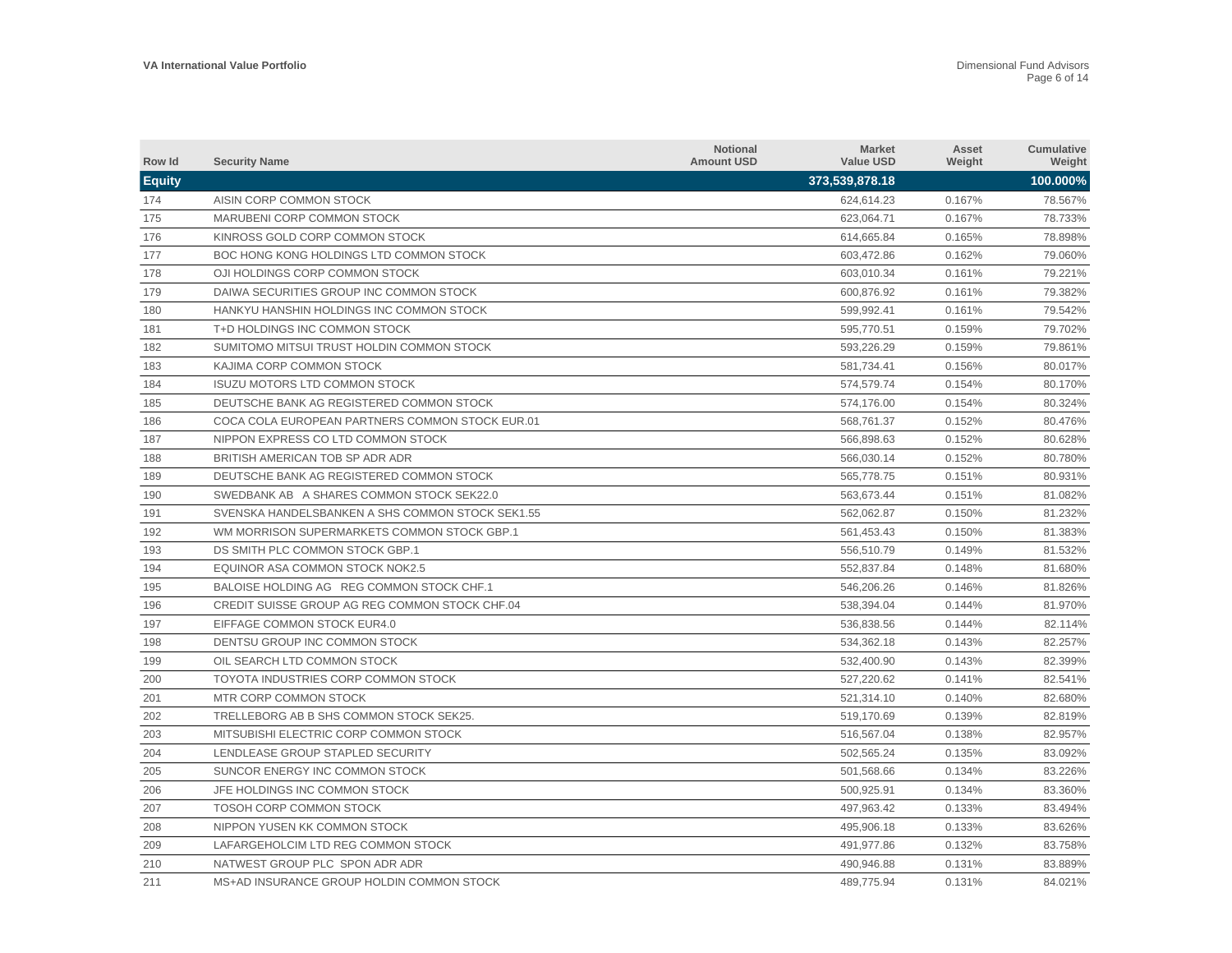| Row Id        | <b>Security Name</b>                               | <b>Notional</b><br><b>Amount USD</b> | <b>Market</b><br><b>Value USD</b> | Asset<br>Weight | Cumulative<br>Weight |
|---------------|----------------------------------------------------|--------------------------------------|-----------------------------------|-----------------|----------------------|
| <b>Equity</b> |                                                    |                                      | 373,539,878.18                    |                 | 100.000%             |
| 212           | SHIMIZU CORP COMMON STOCK                          |                                      | 476,921.86                        | 0.128%          | 84.148%              |
| 213           | BORAL LTD COMMON STOCK                             |                                      | 474,319.47                        | 0.127%          | 84.275%              |
| 214           | <b>CREDIT AGRICOLE SA COMMON STOCK EUR3.0</b>      |                                      | 474,306.76                        | 0.127%          | 84.402%              |
| 215           | <b>IMPERIAL OIL LTD COMMON STOCK</b>               |                                      | 470,615.34                        | 0.126%          | 84.528%              |
| 216           | <b>IDEMITSU KOSAN CO LTD COMMON STOCK</b>          |                                      | 467,252.55                        | 0.125%          | 84.653%              |
| 217           | BANCO BILBAO VIZCAYA SP ADR ADR                    |                                      | 465,342.12                        | 0.125%          | 84.778%              |
| 218           | EVONIK INDUSTRIES AG COMMON STOCK                  |                                      | 464,108.82                        | 0.124%          | 84.902%              |
| 219           | COVESTRO AG COMMON STOCK                           |                                      | 458,047.77                        | 0.123%          | 85.025%              |
| 220           | CONTINENTAL AG COMMON STOCK                        |                                      | 456,030.11                        | 0.122%          | 85.147%              |
| 221           | REPSOL SA COMMON STOCK EUR1.                       |                                      | 442.585.63                        | 0.118%          | 85.265%              |
| 222           | GETINGE AB B SHS COMMON STOCK SEK.5                |                                      | 437,283.21                        | 0.117%          | 85.382%              |
| 223           | BAYERISCHE MOTOREN WERKE PRF PREFERENCE            |                                      | 436,248.56                        | 0.117%          | 85.499%              |
| 224           | STELLANTIS NV COMMON STOCK EUR.01                  |                                      | 435,961.74                        | 0.117%          | 85.616%              |
| 225           | SUMITOMO REALTY + DEVELOPMEN COMMON STOCK          |                                      | 432,166.43                        | 0.116%          | 85.732%              |
| 226           | RENAULT SA COMMON STOCK EUR3.81                    |                                      | 430,515.46                        | 0.115%          | 85.847%              |
| 227           | M+G PLC COMMON STOCK GBP.05                        |                                      | 422,151.24                        | 0.113%          | 85.960%              |
| 228           | TOKYU FUDOSAN HOLDINGS CORP COMMON STOCK           |                                      | 419,168.25                        | 0.112%          | 86.072%              |
| 229           | BANK LEUMI LE ISRAEL COMMON STOCK ILS.1            |                                      | 417,316.33                        | 0.112%          | 86.184%              |
| 230           | MITSUBISHI GAS CHEMICAL CO COMMON STOCK            |                                      | 410,782.01                        | 0.110%          | 86.294%              |
| 231           | TAISEI CORP COMMON STOCK                           |                                      | 408,961.64                        | 0.109%          | 86.403%              |
| 232           | DANSKE BANK A/S COMMON STOCK DKK10.                |                                      | 408,794.04                        | 0.109%          | 86.513%              |
| 233           | QBE INSURANCE GROUP LTD COMMON STOCK               |                                      | 405.920.52                        | 0.109%          | 86.621%              |
| 234           | INCITEC PIVOT LTD COMMON STOCK                     |                                      | 401.899.63                        | 0.108%          | 86.729%              |
| 235           | ROYAL MAIL PLC COMMON STOCK GBP.01                 |                                      | 401.834.71                        | 0.108%          | 86.836%              |
| 236           | KURARAY CO LTD COMMON STOCK                        |                                      | 401,514.46                        | 0.107%          | 86.944%              |
| 237           | YARA INTERNATIONAL ASA COMMON STOCK NOK1.7         |                                      | 400,763.08                        | 0.107%          | 87.051%              |
| 238           | SWATCH GROUP AG/THE BR COMMON STOCK CHF2.25        |                                      | 393,611.80                        | 0.105%          | 87.157%              |
| 239           | AURIZON HOLDINGS LTD COMMON STOCK                  |                                      | 389,818.10                        | 0.104%          | 87.261%              |
| 240           | SWIRE PACIFIC LTD CL A COMMON STOCK                |                                      | 387,948.31                        | 0.104%          | 87.365%              |
| 241           | MELROSE INDUSTRIES PLC COMMON STOCK GBP.06857143   |                                      | 386,916.27                        | 0.104%          | 87.468%              |
| 242           | HANG LUNG PROPERTIES LTD COMMON STOCK              |                                      | 383,705.40                        | 0.103%          | 87.571%              |
| 243           | EBARA CORP COMMON STOCK                            |                                      | 383,544.37                        | 0.103%          | 87.674%              |
| 244           | HKT TRUST AND HKT LTD SS STAPLED SECURITY HKD.0005 |                                      | 382,532.57                        | 0.102%          | 87.776%              |
| 245           | KYOCERA CORP COMMON STOCK                          |                                      | 381,779.45                        | 0.102%          | 87.878%              |
| 246           | KAWASAKI HEAVY INDUSTRIES COMMON STOCK             |                                      | 381,734.09                        | 0.102%          | 87.981%              |
| 247           | MITSUI OSK LINES LTD COMMON STOCK                  |                                      | 372.987.71                        | 0.100%          | 88.081%              |
| 248           | RESONA HOLDINGS INC COMMON STOCK                   |                                      | 370.484.39                        | 0.099%          | 88.180%              |
| 249           | VIFOR PHARMA AG COMMON STOCK CHF.01                |                                      | 369,762.71                        | 0.099%          | 88.279%              |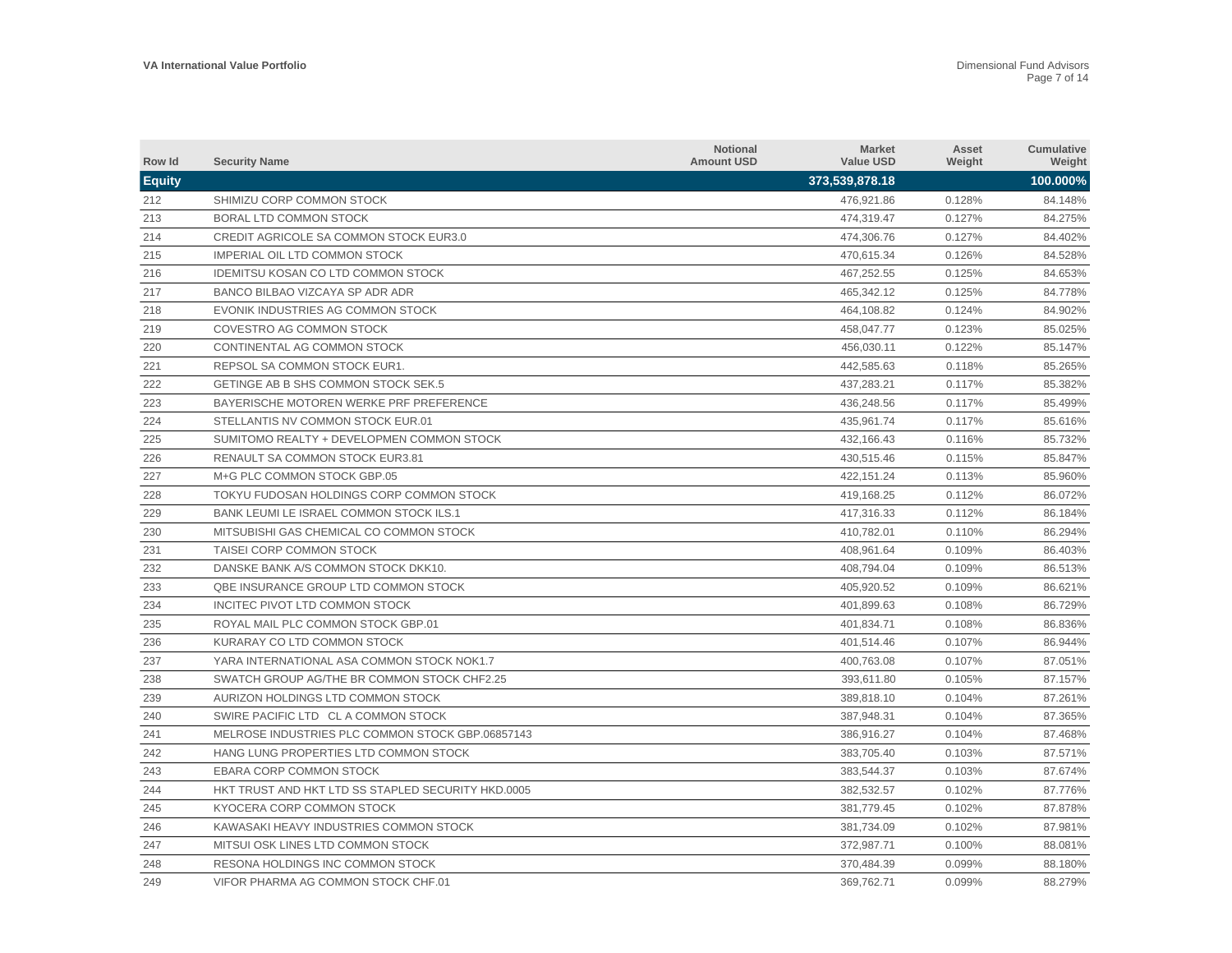| Row Id        | <b>Security Name</b>                                | <b>Notional</b><br><b>Amount USD</b> | <b>Market</b><br><b>Value USD</b> | Asset<br>Weight | Cumulative<br>Weight |
|---------------|-----------------------------------------------------|--------------------------------------|-----------------------------------|-----------------|----------------------|
| <b>Equity</b> |                                                     |                                      | 373,539,878.18                    |                 | 100.000%             |
| 250           | NSK LTD COMMON STOCK                                |                                      | 367,060.74                        | 0.098%          | 88.377%              |
| 251           | NGK INSULATORS LTD COMMON STOCK                     |                                      | 365,214.98                        | 0.098%          | 88.475%              |
| 252           | AEGON NV COMMON STOCK EUR.12                        |                                      | 364,850.59                        | 0.098%          | 88.572%              |
| 253           | NH FOODS LTD COMMON STOCK                           |                                      | 360,486.59                        | 0.097%          | 88.669%              |
| 254           | NUTRIEN LTD COMMON STOCK                            |                                      | 357,166.39                        | 0.096%          | 88.765%              |
| 255           | TABCORP HOLDINGS LTD COMMON STOCK                   |                                      | 356,808.87                        | 0.096%          | 88.860%              |
| 256           | BROTHER INDUSTRIES LTD COMMON STOCK                 |                                      | 355,366.76                        | 0.095%          | 88.955%              |
| 257           | HARVEY NORMAN HOLDINGS LTD COMMON STOCK             |                                      | 353,931.04                        | 0.095%          | 89.050%              |
| 258           | <b>ISRAEL DISCOUNT BANK A COMMON STOCK ILS.1</b>    |                                      | 351.601.51                        | 0.094%          | 89.144%              |
| 259           | <b>IIDA GROUP HOLDINGS CO LTD COMMON STOCK</b>      |                                      | 348.921.73                        | 0.093%          | 89.237%              |
| 260           | TELEFONICA DEUTSCHLAND HOLDI COMMON STOCK           |                                      | 342,908.71                        | 0.092%          | 89.329%              |
| 261           | STANDARD LIFE ABERDEEN PLC COMMON STOCK GBP.1396825 |                                      | 338,829.40                        | 0.091%          | 89.420%              |
| 262           | UNIPER SE COMMON STOCK                              |                                      | 338,215.57                        | 0.091%          | 89.511%              |
| 263           | TORONTO DOMINION BANK COMMON STOCK                  |                                      | 336,657.53                        | 0.090%          | 89.601%              |
| 264           | SUMITOMO HEAVY INDUSTRIES COMMON STOCK              |                                      | 336,441.49                        | 0.090%          | 89.691%              |
| 265           | SEIKO EPSON CORP COMMON STOCK                       |                                      | 336,296.26                        | 0.090%          | 89.781%              |
| 266           | AUCKLAND INTL AIRPORT LTD COMMON STOCK              |                                      | 335,316.53                        | 0.090%          | 89.870%              |
| 267           | TOTAL SE SPON ADR ADR                               |                                      | 334,669.14                        | 0.090%          | 89.960%              |
| 268           | FUJIFILM HOLDINGS CORP COMMON STOCK                 |                                      | 333,134.18                        | 0.089%          | 90.049%              |
| 269           | ORIGIN ENERGY LTD COMMON STOCK                      |                                      | 332,190.00                        | 0.089%          | 90.138%              |
| 270           | TAIHEIYO CEMENT CORP COMMON STOCK                   |                                      | 332,002.86                        | 0.089%          | 90.227%              |
| 271           | SINO LAND CO COMMON STOCK                           |                                      | 330.002.38                        | 0.088%          | 90.315%              |
| 272           | KINROSS GOLD CORP COMMON STOCK                      |                                      | 328.831.00                        | 0.088%          | 90.403%              |
| 273           | SUMITOMO METAL MINING CO LTD COMMON STOCK           |                                      | 325.014.19                        | 0.087%          | 90.490%              |
| 274           | TEIJIN LTD COMMON STOCK                             |                                      | 319,188.59                        | 0.085%          | 90.576%              |
| 275           | GREAT WEST LIFECO INC COMMON STOCK                  |                                      | 316,624.94                        | 0.085%          | 90.661%              |
| 276           | CENOVUS ENERGY INC COMMON STOCK                     |                                      | 316,592.00                        | 0.085%          | 90.745%              |
| 277           | NOMURA REAL ESTATE HOLDINGS COMMON STOCK            |                                      | 311,817.73                        | 0.083%          | 90.829%              |
| 278           | HENDERSON LAND DEVELOPMENT COMMON STOCK             |                                      | 308,042.19                        | 0.082%          | 90.911%              |
| 279           | VOLVO AB A SHS COMMON STOCK SEK1.2                  |                                      | 307,846.86                        | 0.082%          | 90.994%              |
| 280           | DAI NIPPON PRINTING CO LTD COMMON STOCK             |                                      | 304,145.80                        | 0.081%          | 91.075%              |
| 281           | HOLMEN AB B SHARES COMMON STOCK SEK25.0             |                                      | 303,333.23                        | 0.081%          | 91.156%              |
| 282           | PHOENIX GROUP HOLDINGS PLC COMMON STOCK GBP.1       |                                      | 302,856.80                        | 0.081%          | 91.237%              |
| 283           | <b>ILIAD SA COMMON STOCK</b>                        |                                      | 302,405.56                        | 0.081%          | 91.318%              |
| 284           | SHOWA DENKO K K COMMON STOCK                        |                                      | 302,107.65                        | 0.081%          | 91.399%              |
| 285           | KANEKA CORP COMMON STOCK                            |                                      | 296.305.43                        | 0.079%          | 91.479%              |
| 286           | <b>BOLLORE COMMON STOCK EUR.16</b>                  |                                      | 291.922.58                        | 0.078%          | 91.557%              |
| 287           | CAIXABANK SA COMMON STOCK EUR1.0                    |                                      | 288,567.97                        | 0.077%          | 91.634%              |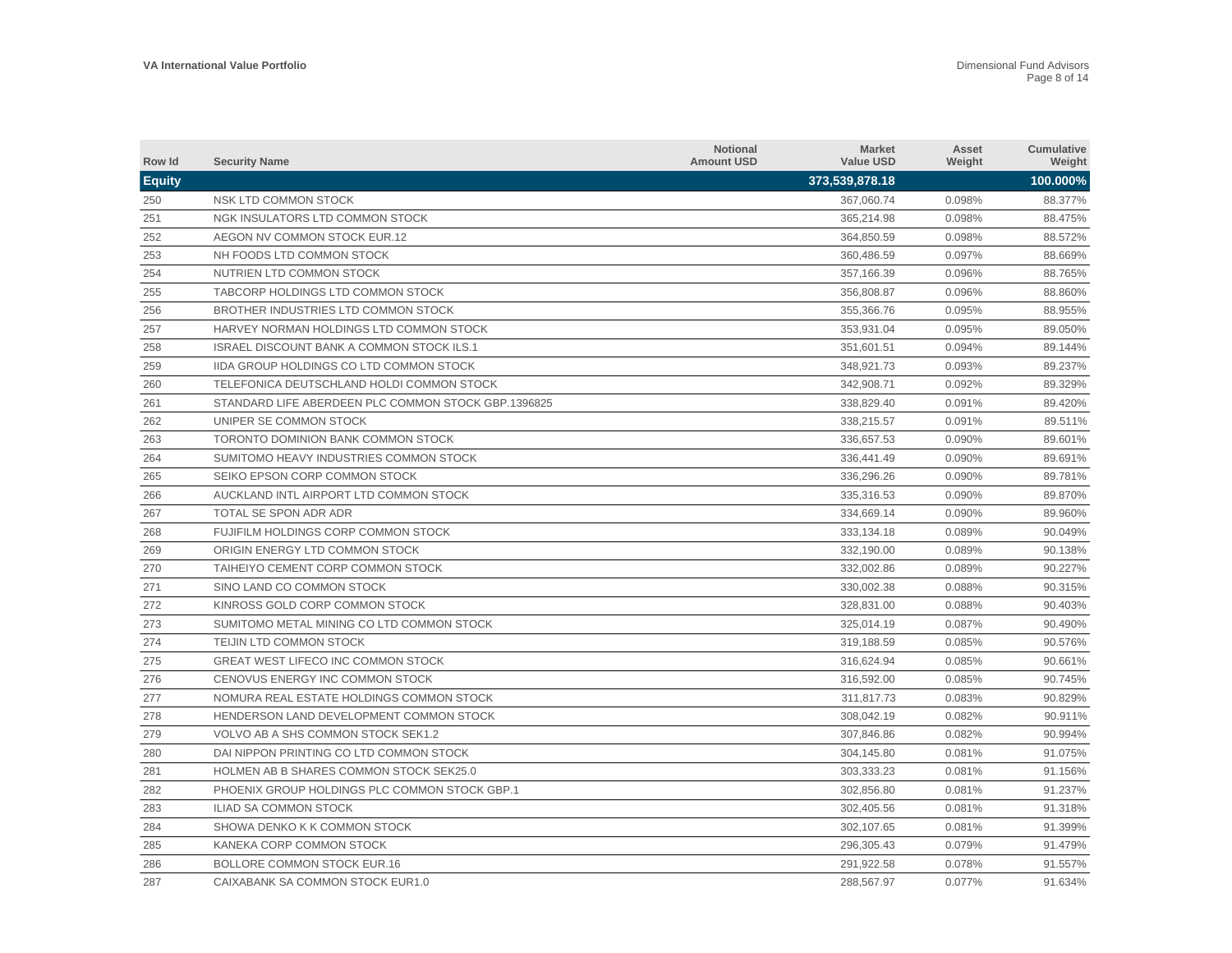| Row Id        | <b>Security Name</b>                          | <b>Notional</b><br><b>Amount USD</b> | <b>Market</b><br><b>Value USD</b> | Asset<br>Weight | Cumulative<br>Weight |
|---------------|-----------------------------------------------|--------------------------------------|-----------------------------------|-----------------|----------------------|
| <b>Equity</b> |                                               |                                      | 373,539,878.18                    |                 | 100.000%             |
| 288           | FLETCHER BUILDING LTD COMMON STOCK            |                                      | 288,132.11                        | 0.077%          | 91.711%              |
| 289           | ROCKWOOL INTL A/S B SHS COMMON STOCK DKK10.   |                                      | 286,209.43                        | 0.077%          | 91.788%              |
| 290           | CNP ASSURANCES COMMON STOCK EUR1.0            |                                      | 280,709.91                        | 0.075%          | 91.863%              |
| 291           | BILLERUDKORSNAS AB COMMON STOCK SEK7.38       |                                      | 279,875.40                        | 0.075%          | 91.938%              |
| 292           | MITSUBISHI HC CAPITAL INC COMMON STOCK        |                                      | 279,276.23                        | 0.075%          | 92.013%              |
| 293           | TEVA PHARMACEUTICAL SP ADR ADR                |                                      | 278,725.62                        | 0.075%          | 92.087%              |
| 294           | ARCELORMITTAL COMMON STOCK                    |                                      | 277,414.47                        | 0.074%          | 92.162%              |
| 295           | TELECOM ITALIA RSP COMMON STOCK               |                                      | 276,559.57                        | 0.074%          | 92.236%              |
| 296           | NATIXIS COMMON STOCK                          |                                      | 275.941.43                        | 0.074%          | 92.309%              |
| 297           | <b>ESSILORLUXOTTICA COMMON STOCK EUR.18</b>   |                                      | 275.801.38                        | 0.074%          | 92.383%              |
| 298           | OTSUKA HOLDINGS CO LTD COMMON STOCK           |                                      | 275,657.95                        | 0.074%          | 92.457%              |
| 299           | STOREBRAND ASA COMMON STOCK NOK5.             |                                      | 275,009.80                        | 0.074%          | 92.531%              |
| 300           | AMADA CO LTD COMMON STOCK                     |                                      | 272,489.91                        | 0.073%          | 92.604%              |
| 301           | ABN AMRO BANK NV CVA DUTCH CERT EUR1.0        |                                      | 270,623.77                        | 0.072%          | 92.676%              |
| 302           | MITSUBISHI MATERIALS CORP COMMON STOCK        |                                      | 269,301.43                        | 0.072%          | 92.748%              |
| 303           | FLUTTER ENTERTAINMENT PLC COMMON STOCK EUR.09 |                                      | 268,741.01                        | 0.072%          | 92.820%              |
| 304           | HONGKONG LAND HOLDINGS LTD COMMON STOCK USD.1 |                                      | 268,041.30                        | 0.072%          | 92.892%              |
| 305           | TOKYO TATEMONO CO LTD COMMON STOCK            |                                      | 265,278.92                        | 0.071%          | 92.963%              |
| 306           | <b>JUST EAT TAKEAWAY COMMON STOCK EUR.04</b>  |                                      | 264,085.52                        | 0.071%          | 93.034%              |
| 307           | H LUNDBECK A/S COMMON STOCK DKK5.             |                                      | 263,576.16                        | 0.071%          | 93.104%              |
| 308           | ALCON INC COMMON STOCK CHF.04                 |                                      | 262,540.12                        | 0.070%          | 93.174%              |
| 309           | QUBE HOLDINGS LTD COMMON STOCK                |                                      | 262.132.13                        | 0.070%          | 93.245%              |
| 310           | JAPAN POST HOLDINGS CO LTD COMMON STOCK       |                                      | 262.019.80                        | 0.070%          | 93.315%              |
| 311           | NORDEA BANK ABP COMMON STOCK EUR1.0           |                                      | 259.365.90                        | 0.069%          | 93.384%              |
| 312           | BARRATT DEVELOPMENTS PLC COMMON STOCK GBP.1   |                                      | 255,864.49                        | 0.068%          | 93.453%              |
| 313           | NEWCREST MINING LTD COMMON STOCK              |                                      | 255,267.23                        | 0.068%          | 93.521%              |
| 314           | NGK SPARK PLUG CO LTD COMMON STOCK            |                                      | 254,672.79                        | 0.068%          | 93.589%              |
| 315           | SOJITZ CORP COMMON STOCK                      |                                      | 254,209.08                        | 0.068%          | 93.657%              |
| 316           | AIR WATER INC COMMON STOCK                    |                                      | 250,872.62                        | 0.067%          | 93.724%              |
| 317           | PEARSON PLC SPONSORED ADR ADR                 |                                      | 250,562.91                        | 0.067%          | 93.792%              |
| 318           | ALFRESA HOLDINGS CORP COMMON STOCK            |                                      | 247,122.17                        | 0.066%          | 93.858%              |
| 319           | SUMITOMO FORESTRY CO LTD COMMON STOCK         |                                      | 246,940.08                        | 0.066%          | 93.924%              |
| 320           | HASEKO CORP COMMON STOCK                      |                                      | 246,172.64                        | 0.066%          | 93.990%              |
| 321           | DOMETIC GROUP AB COMMON STOCK                 |                                      | 245,025.23                        | 0.066%          | 94.055%              |
| 322           | CITY DEVELOPMENTS LTD COMMON STOCK            |                                      | 241,473.18                        | 0.065%          | 94.120%              |
| 323           | JTEKT CORP COMMON STOCK                       |                                      | 241.098.53                        | 0.065%          | 94.184%              |
| 324           | MAZDA MOTOR CORP COMMON STOCK                 |                                      | 239.245.92                        | 0.064%          | 94.249%              |
| 325           | FAURECIA COMMON STOCK EUR7.0                  |                                      | 238,493.28                        | 0.064%          | 94.312%              |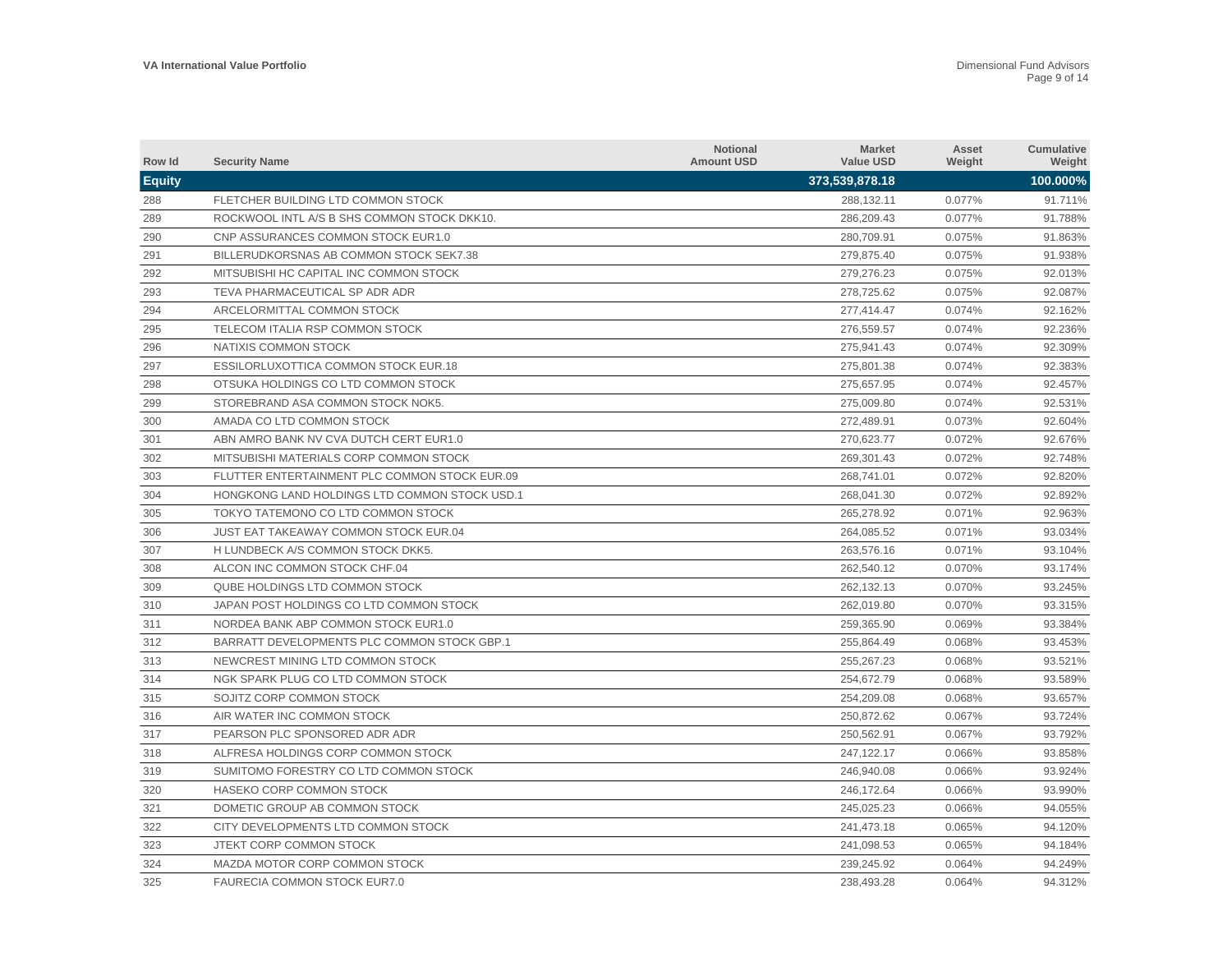| Row Id        | <b>Security Name</b>                          | <b>Notional</b><br><b>Amount USD</b> | <b>Market</b><br><b>Value USD</b> | Asset<br>Weight | Cumulative<br>Weight |
|---------------|-----------------------------------------------|--------------------------------------|-----------------------------------|-----------------|----------------------|
| <b>Equity</b> |                                               |                                      | 373,539,878.18                    |                 | 100.000%             |
| 326           | EBOS GROUP LTD COMMON STOCK                   |                                      | 235.713.80                        | 0.063%          | 94.375%              |
| 327           | J FRONT RETAILING CO LTD COMMON STOCK         |                                      | 233,710.35                        | 0.063%          | 94.438%              |
| 328           | CONCORDIA FINANCIAL GROUP LT COMMON STOCK     |                                      | 233,223.95                        | 0.062%          | 94.500%              |
| 329           | SUBSEA 7 SA COMMON STOCK USD2.                |                                      | 232,575.97                        | 0.062%          | 94.563%              |
| 330           | ONEX CORPORATION COMMON STOCK                 |                                      | 229,809.18                        | 0.062%          | 94.624%              |
| 331           | EDP RENOVAVEIS SA COMMON STOCK EUR5.          |                                      | 226,764.64                        | 0.061%          | 94.685%              |
| 332           | ICA GRUPPEN AB COMMON STOCK SEK2.5            |                                      | 226,658.10                        | 0.061%          | 94.746%              |
| 333           | UBE INDUSTRIES LTD COMMON STOCK               |                                      | 226,151.87                        | 0.061%          | 94.806%              |
| 334           | ALPS ALPINE CO LTD COMMON STOCK               |                                      | 225,461.76                        | 0.060%          | 94.867%              |
| 335           | AP MOLLER MAERSK A/S B COMMON STOCK DKK1000.0 |                                      | 222,865.70                        | 0.060%          | 94.926%              |
| 336           | DAICEL CORP COMMON STOCK                      |                                      | 221,905.22                        | 0.059%          | 94.986%              |
| 337           | ING GROEP N.V. SPONSORED ADR ADR              |                                      | 221,265.16                        | 0.059%          | 95.045%              |
| 338           | YAMADA HOLDINGS CO LTD COMMON STOCK           |                                      | 221,032.30                        | 0.059%          | 95.104%              |
| 339           | HINO MOTORS LTD COMMON STOCK                  |                                      | 220,182.70                        | 0.059%          | 95.163%              |
| 340           | SHIMAMURA CO LTD COMMON STOCK                 |                                      | 219.555.55                        | 0.059%          | 95.222%              |
| 341           | <b>ZEON CORP COMMON STOCK</b>                 |                                      | 219.465.11                        | 0.059%          | 95.280%              |
| 342           | TOKAI CARBON CO LTD COMMON STOCK              |                                      | 216,606.06                        | 0.058%          | 95.338%              |
| 343           | DENKA CO LTD COMMON STOCK                     |                                      | 215,981.63                        | 0.058%          | 95.396%              |
| 344           | SUZUKI MOTOR CORP COMMON STOCK                |                                      | 214,081.73                        | 0.057%          | 95.454%              |
| 345           | MILLICOM INTL CELLULAR SDR SDR USD1.5         |                                      | 214,012.93                        | 0.057%          | 95.511%              |
| 346           | YOKOHAMA RUBBER CO LTD COMMON STOCK           |                                      | 213,773.15                        | 0.057%          | 95.568%              |
| 347           | TALANX AG COMMON STOCK                        |                                      | 210,721.67                        | 0.056%          | 95.625%              |
| 348           | TRYG A/S COMMON STOCK DKK5.0                  |                                      | 208.537.74                        | 0.056%          | 95.680%              |
| 349           | DIC CORP COMMON STOCK                         |                                      | 207,495.76                        | 0.056%          | 95.736%              |
| 350           | SUMITOMO RUBBER INDUSTRIES COMMON STOCK       |                                      | 207, 173. 71                      | 0.055%          | 95.791%              |
| 351           | COMMERZBANK AG COMMON STOCK                   |                                      | 206,767.07                        | 0.055%          | 95.847%              |
| 352           | JAPAN POST INSURANCE CO LTD COMMON STOCK      |                                      | 205,426.25                        | 0.055%          | 95.902%              |
| 353           | AP MOLLER MAERSK A/S A COMMON STOCK DKK1000.0 |                                      | 204,550.19                        | 0.055%          | 95.956%              |
| 354           | DOWA HOLDINGS CO LTD COMMON STOCK             |                                      | 204,453.22                        | 0.055%          | 96.011%              |
| 355           | ERSTE GROUP BANK AG COMMON STOCK              |                                      | 204,218.38                        | 0.055%          | 96.066%              |
| 356           | MEDIOBANCA SPA COMMON STOCK EUR.5             |                                      | 203,739.74                        | 0.055%          | 96.120%              |
| 357           | NIKON CORP COMMON STOCK                       |                                      | 200,121.57                        | 0.054%          | 96.174%              |
| 358           | MITSUBISHI ESTATE CO LTD COMMON STOCK         |                                      | 199,630.85                        | 0.053%          | 96.227%              |
| 359           | SUZUKEN CO LTD COMMON STOCK                   |                                      | 199,533.47                        | 0.053%          | 96.281%              |
| 360           | HITACHI CONSTRUCTION MACHINE COMMON STOCK     |                                      | 198.682.22                        | 0.053%          | 96.334%              |
| 361           | CHIBA BANK LTD/THE COMMON STOCK               |                                      | 198,355.86                        | 0.053%          | 96.387%              |
| 362           | SWISS PRIME SITE REG COMMON STOCK             |                                      | 196.914.20                        | 0.053%          | 96.440%              |
| 363           | CROWN RESORTS LTD COMMON STOCK                |                                      | 193,971.79                        | 0.052%          | 96.492%              |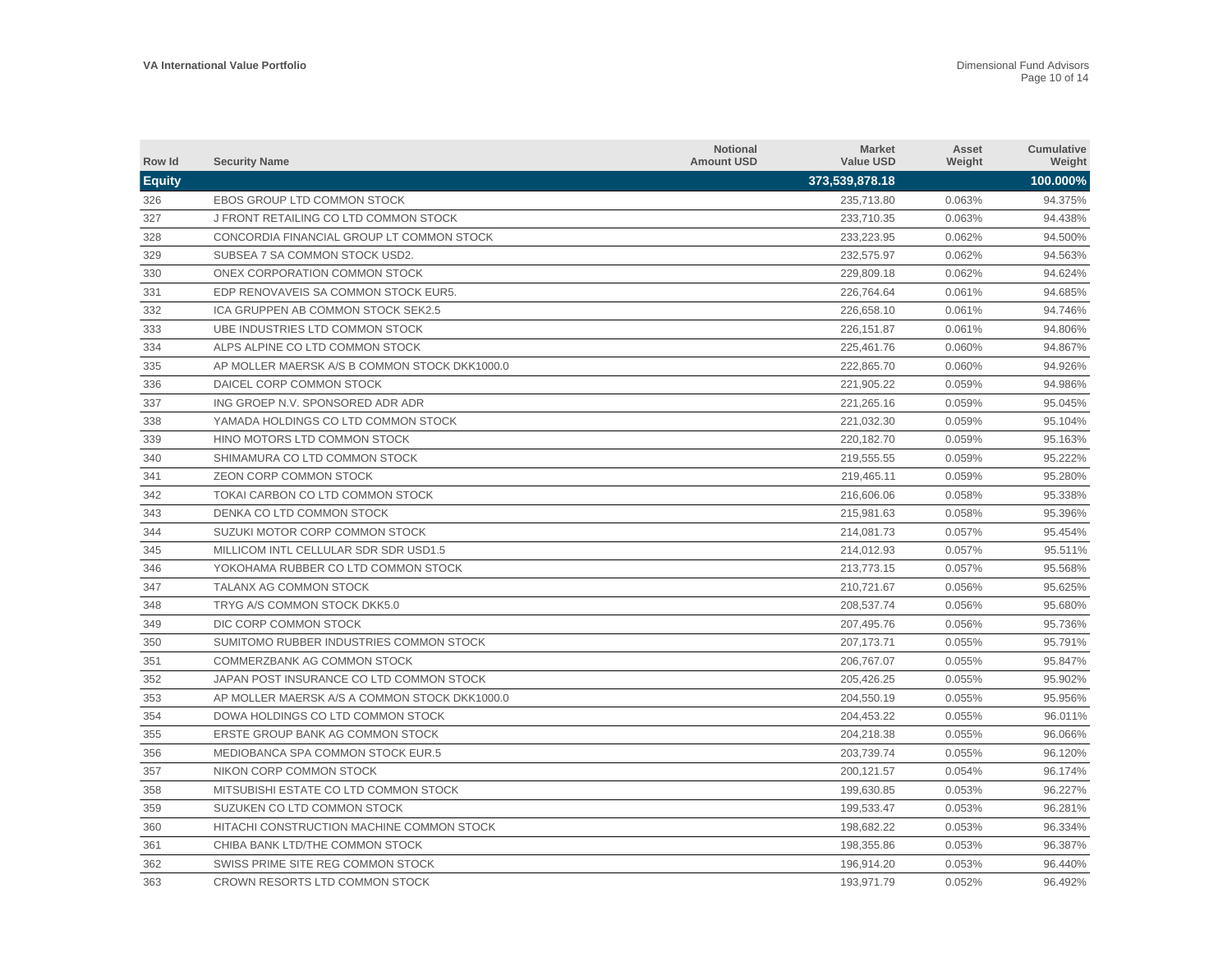| Row Id        | <b>Security Name</b>                             | <b>Notional</b><br><b>Amount USD</b> | <b>Market</b><br><b>Value USD</b> | Asset<br>Weight | <b>Cumulative</b><br>Weight |
|---------------|--------------------------------------------------|--------------------------------------|-----------------------------------|-----------------|-----------------------------|
| <b>Equity</b> |                                                  |                                      | 373,539,878.18                    |                 | 100.000%                    |
| 364           | K S HOLDINGS CORP COMMON STOCK                   |                                      | 189,969.02                        | 0.051%          | 96.543%                     |
| 365           | NIPPON SHOKUBAI CO LTD COMMON STOCK              |                                      | 183,424.41                        | 0.049%          | 96.592%                     |
| 366           | <b>IHI CORP COMMON STOCK</b>                     |                                      | 181,077.74                        | 0.048%          | 96.640%                     |
| 367           | TDK CORP COMMON STOCK                            |                                      | 180,970.08                        | 0.048%          | 96.689%                     |
| 368           | HITACHI CAPITAL CORP COMMON STOCK                |                                      | 180,577.11                        | 0.048%          | 96.737%                     |
| 369           | <b>BOC AVIATION LTD COMMON STOCK</b>             |                                      | 180.041.78                        | 0.048%          | 96.785%                     |
| 370           | CRH PLC COMMON STOCK EUR.32                      |                                      | 180,026.89                        | 0.048%          | 96.833%                     |
| 371           | UOL GROUP LTD COMMON STOCK                       |                                      | 178.181.52                        | 0.048%          | 96.881%                     |
| 372           | SJM HOLDINGS LTD COMMON STOCK                    |                                      | 177, 158.53                       | 0.047%          | 96.929%                     |
| 373           | ASM INTERNATIONAL NV COMMON STOCK EUR.04         |                                      | 176.865.50                        | 0.047%          | 96.976%                     |
| 374           | RENGO CO LTD COMMON STOCK                        |                                      | 176,548.13                        | 0.047%          | 97.023%                     |
| 375           | FUKUOKA FINANCIAL GROUP INC COMMON STOCK         |                                      | 174,561.61                        | 0.047%          | 97.070%                     |
| 376           | TPG TELECOM LTD COMMON STOCK                     |                                      | 169,726.83                        | 0.045%          | 97.115%                     |
| 377           | TOPPAN PRINTING CO LTD COMMON STOCK              |                                      | 169,532.37                        | 0.045%          | 97.161%                     |
| 378           | MEDIPAL HOLDINGS CORP COMMON STOCK               |                                      | 169,148.73                        | 0.045%          | 97.206%                     |
| 379           | TOYODA GOSEI CO LTD COMMON STOCK                 |                                      | 168,722.44                        | 0.045%          | 97.251%                     |
| 380           | SECURITAS AB B SHS COMMON STOCK SEK1.            |                                      | 168.563.53                        | 0.045%          | 97.296%                     |
| 381           | PEAB AB CLASS B COMMON STOCK SEK5.35             |                                      | 166,052.54                        | 0.044%          | 97.341%                     |
| 382           | COCA COLA BOTTLERS JAPAN HOL COMMON STOCK        |                                      | 164,051.02                        | 0.044%          | 97.385%                     |
| 383           | MORINAGA MILK INDUSTRY CO COMMON STOCK           |                                      | 157,541.00                        | 0.042%          | 97.427%                     |
| 384           | CARNIVAL PLC COMMON STOCK USD1.66                |                                      | 157,526.53                        | 0.042%          | 97.469%                     |
| 385           | TENARIS SA ADR ADR USD1.0                        |                                      | 155,585.33                        | 0.042%          | 97.511%                     |
| 386           | BANK OF KYOTO LTD/THE COMMON STOCK               |                                      | 154,009.79                        | 0.041%          | 97.552%                     |
| 387           | HUSQVARNA AB B SHS COMMON STOCK SEK2.0           |                                      | 153,263.21                        | 0.041%          | 97.593%                     |
| 388           | SWATCH GROUP AG/THE REG COMMON STOCK CHF.45      |                                      | 151,333.49                        | 0.041%          | 97.633%                     |
| 389           | RYMAN HEALTHCARE LTD COMMON STOCK                |                                      | 149,916.14                        | 0.040%          | 97.674%                     |
| 390           | CANON MARKETING JAPAN INC COMMON STOCK           |                                      | 149,123.27                        | 0.040%          | 97.713%                     |
| 391           | <b>IMPERIAL OIL LTD COMMON STOCK</b>             |                                      | 147,755.23                        | 0.040%          | 97.753%                     |
| 392           | VALEO SA COMMON STOCK EUR1.0                     |                                      | 146,803.52                        | 0.039%          | 97.792%                     |
| 393           | AOZORA BANK LTD COMMON STOCK                     |                                      | 146,744.20                        | 0.039%          | 97.832%                     |
| 394           | CK INFRASTRUCTURE HOLDINGS L COMMON STOCK HKD1.0 |                                      | 146,059.52                        | 0.039%          | 97.871%                     |
| 395           | SEIBU HOLDINGS INC COMMON STOCK                  |                                      | 145,772.29                        | 0.039%          | 97.910%                     |
| 396           | YANGZIJIANG SHIPBUILDING COMMON STOCK            |                                      | 145,597.44                        | 0.039%          | 97.949%                     |
| 397           | SEVEN GROUP HOLDINGS LTD COMMON STOCK            |                                      | 145,169.51                        | 0.039%          | 97.988%                     |
| 398           | SSAB AB B SHARES COMMON STOCK                    |                                      | 145,048.95                        | 0.039%          | 98.026%                     |
| 399           | JARDINE CYCLE + CARRIAGE LTD COMMON STOCK        |                                      | 140,916.35                        | 0.038%          | 98.064%                     |
| 400           | TOYO SEIKAN GROUP HOLDINGS L COMMON STOCK        |                                      | 140.454.68                        | 0.038%          | 98.102%                     |
| 401           | SKANSKA AB B SHS COMMON STOCK                    |                                      | 139,542.96                        | 0.037%          | 98.139%                     |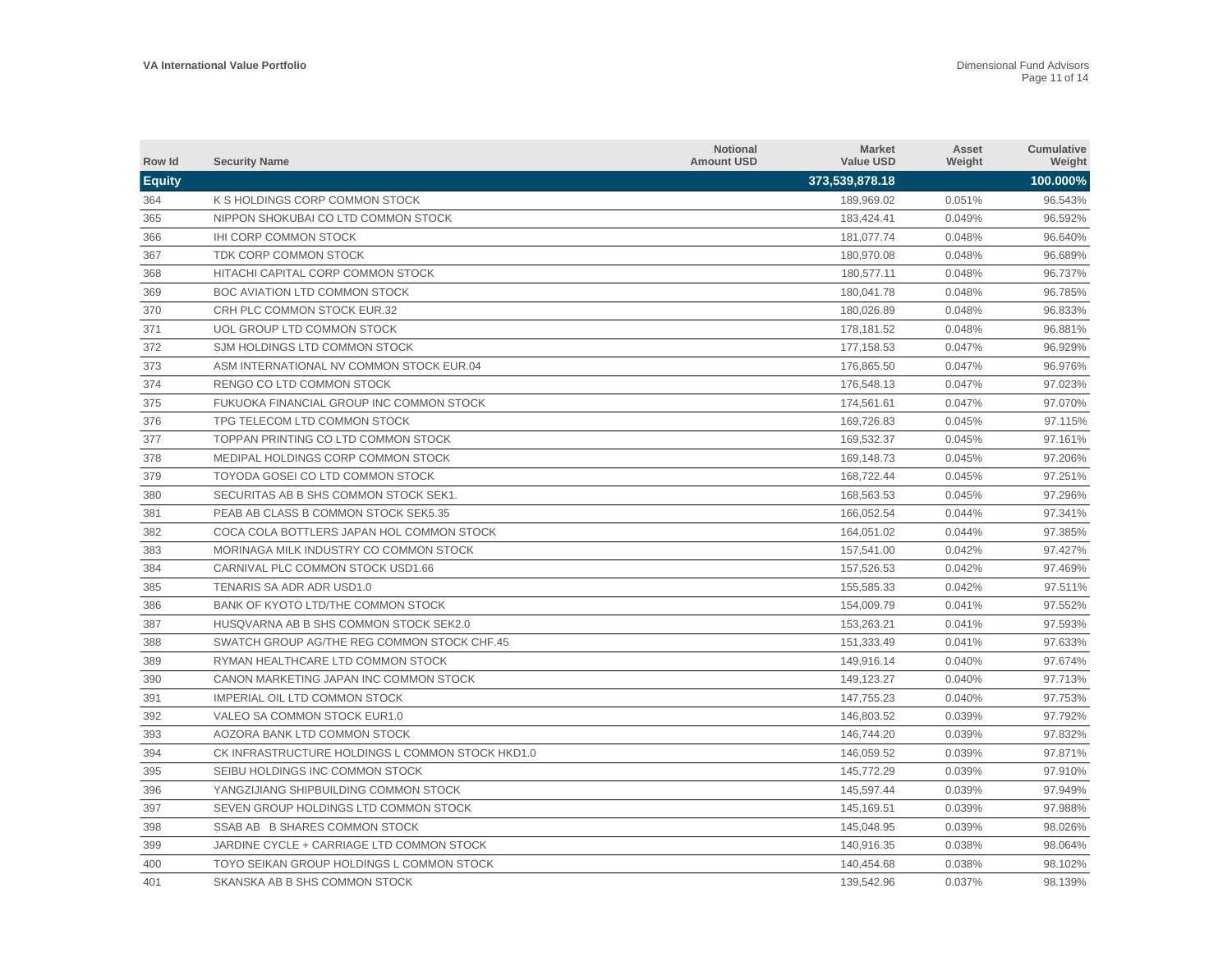| Row Id        | <b>Security Name</b>                              | <b>Notional</b><br><b>Amount USD</b> | <b>Market</b><br><b>Value USD</b> | Asset<br>Weight | Cumulative<br>Weight |
|---------------|---------------------------------------------------|--------------------------------------|-----------------------------------|-----------------|----------------------|
| <b>Equity</b> |                                                   |                                      | 373,539,878.18                    |                 | 100.000%             |
| 402           | NIPPO CORP COMMON STOCK                           |                                      | 136,598.92                        | 0.037%          | 98.176%              |
| 403           | BANK HAPOALIM BM COMMON STOCK ILS1.               |                                      | 135,740.78                        | 0.036%          | 98.212%              |
| 404           | <b>PEARSON PLC COMMON STOCK GBP.25</b>            |                                      | 133,628.34                        | 0.036%          | 98.248%              |
| 405           | AEON FINANCIAL SERVICE CO LT COMMON STOCK         |                                      | 133,148.92                        | 0.036%          | 98.283%              |
| 406           | SPAREBANK 1 SR BANK ASA COMMON STOCK NOK25.0      |                                      | 132,998.08                        | 0.036%          | 98.319%              |
| 407           | SBI HOLDINGS INC COMMON STOCK                     |                                      | 130,436.10                        | 0.035%          | 98.354%              |
| 408           | MITSUBISHI MOTORS CORP COMMON STOCK               |                                      | 127,525.59                        | 0.034%          | 98.388%              |
| 409           | ANTOFAGASTA PLC COMMON STOCK GBP.05               |                                      | 127,389.87                        | 0.034%          | 98.422%              |
| 410           | TOYO TIRE CORP COMMON STOCK                       |                                      | 126,117.86                        | 0.034%          | 98.456%              |
| 411           | FUKUYAMA TRANSPORTING CO LTD COMMON STOCK         |                                      | 123.865.74                        | 0.033%          | 98.489%              |
| 412           | NOK CORP COMMON STOCK                             |                                      | 122,585.71                        | 0.033%          | 98.522%              |
| 413           | KAMIGUMI CO LTD COMMON STOCK                      |                                      | 121,413.60                        | 0.033%          | 98.554%              |
| 414           | WESTPAC BANKING CORP SP ADR ADR                   |                                      | 119,971.84                        | 0.032%          | 98.587%              |
| 415           | KINDEN CORP COMMON STOCK                          |                                      | 119,360.50                        | 0.032%          | 98.619%              |
| 416           | CREDIT SAISON CO LTD COMMON STOCK                 |                                      | 119,327.66                        | 0.032%          | 98.650%              |
| 417           | WORLEY LTD COMMON STOCK                           |                                      | 119,143.64                        | 0.032%          | 98.682%              |
| 418           | MABUCHI MOTOR CO LTD COMMON STOCK                 |                                      | 119,035.45                        | 0.032%          | 98.714%              |
| 419           | NAGASE + CO LTD COMMON STOCK                      |                                      | 119,030.60                        | 0.032%          | 98.746%              |
| 420           | CENOVUS ENERGY INC COMMON STOCK                   |                                      | 118,572.77                        | 0.032%          | 98.778%              |
| 421           | SAAB AB B COMMON STOCK                            |                                      | 117,719.84                        | 0.032%          | 98.809%              |
| 422           | CHORUS LTD COMMON STOCK                           |                                      | 116,472.95                        | 0.031%          | 98.841%              |
| 423           | AMUNDI SA COMMON STOCK EUR2.5                     |                                      | 112.929.44                        | 0.030%          | 98.871%              |
| 424           | DASSAULT AVIATION SA COMMON STOCK EUR8.0          |                                      | 111,205.43                        | 0.030%          | 98.901%              |
| 425           | BANQUE CANTONALE VAUDOIS REG COMMON STOCK CHF10.0 |                                      | 110.257.81                        | 0.030%          | 98.930%              |
| 426           | SEINO HOLDINGS CO LTD COMMON STOCK                |                                      | 110,233.38                        | 0.030%          | 98.960%              |
| 427           | SWIRE PACIFIC LTD CL B COMMON STOCK               |                                      | 109,527.36                        | 0.029%          | 98.989%              |
| 428           | MINERAL RESOURCES LTD COMMON STOCK                |                                      | 105,577.03                        | 0.028%          | 99.017%              |
| 429           | SHIZUOKA BANK LTD/THE COMMON STOCK                |                                      | 102,197.05                        | 0.027%          | 99.045%              |
| 430           | SUMITOMO DAINIPPON PHARMA CO COMMON STOCK         |                                      | 101,175.76                        | 0.027%          | 99.072%              |
| 431           | FAURECIA COMMON STOCK EUR7.0                      |                                      | 98,218.99                         | 0.026%          | 99.098%              |
| 432           | TELECOM ITALIA SPA SPON ADR ADR                   |                                      | 98,100.00                         | 0.026%          | 99.124%              |
| 433           | CATHAY PACIFIC AIRWAYS COMMON STOCK               |                                      | 96,461.17                         | 0.026%          | 99.150%              |
| 434           | NIPRO CORP COMMON STOCK                           |                                      | 93,196.62                         | 0.025%          | 99.175%              |
| 435           | <b>ISETAN MITSUKOSHI HOLDINGS L COMMON STOCK</b>  |                                      | 92,420.69                         | 0.025%          | 99.200%              |
| 436           | CHOCOLADEFABRIKEN LINDT REG COMMON STOCK CHF100.0 |                                      | 91,368.86                         | 0.024%          | 99.224%              |
| 437           | CLEANAWAY WASTE MANAGEMENT L COMMON STOCK         |                                      | 90,712.25                         | 0.024%          | 99.248%              |
| 438           | ACS ACTIVIDADES CONS Y SERV COMMON STOCK EUR.5    |                                      | 90.068.43                         | 0.024%          | 99.273%              |
| 439           | SHINSEI BANK LTD COMMON STOCK                     |                                      | 88.885.81                         | 0.024%          | 99.296%              |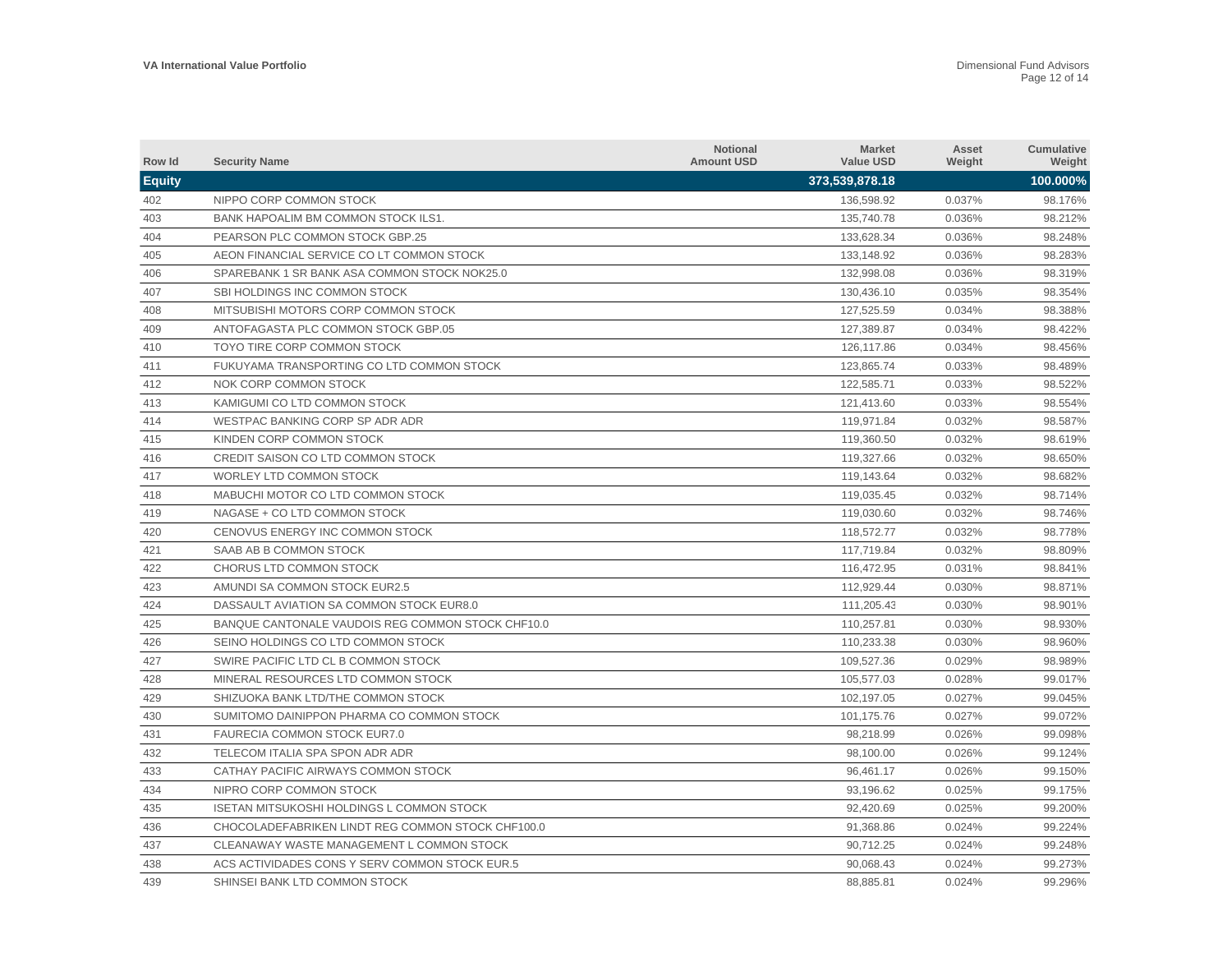| Row Id        | <b>Security Name</b>                            | <b>Notional</b><br><b>Amount USD</b> | <b>Market</b><br><b>Value USD</b> | Asset<br>Weight | Cumulative<br>Weight |
|---------------|-------------------------------------------------|--------------------------------------|-----------------------------------|-----------------|----------------------|
| <b>Equity</b> |                                                 |                                      | 373,539,878.18                    |                 | 100.000%             |
| 440           | OZ MINERALS LTD COMMON STOCK                    |                                      | 88,188.82                         | 0.024%          | 99.320%              |
| 441           | TODA CORP COMMON STOCK                          |                                      | 88,042.50                         | 0.024%          | 99.343%              |
| 442           | TOYOTA BOSHOKU CORP COMMON STOCK                |                                      | 86,232.36                         | 0.023%          | 99.367%              |
| 443           | NITTO DENKO CORP COMMON STOCK                   |                                      | 85,720.63                         | 0.023%          | 99.390%              |
| 444           | TAISHO PHARMACEUTICAL HOLDIN COMMON STOCK       |                                      | 84,007.19                         | 0.022%          | 99.412%              |
| 445           | <b>JGC HOLDINGS CORP COMMON STOCK</b>           |                                      | 83,592.20                         | 0.022%          | 99.434%              |
| 446           | CLARIANT AG REG COMMON STOCK CHF3.7             |                                      | 81,414.11                         | 0.022%          | 99.456%              |
| 447           | MITSUBISHI LOGISTICS CORP COMMON STOCK          |                                      | 79,629.68                         | 0.021%          | 99.478%              |
| 448           | TSUMURA + CO COMMON STOCK                       |                                      | 78,762.26                         | 0.021%          | 99.499%              |
| 449           | KANDENKO CO LTD COMMON STOCK                    |                                      | 77,984.79                         | 0.021%          | 99.519%              |
| 450           | TS TECH CO LTD COMMON STOCK                     |                                      | 77,695.24                         | 0.021%          | 99.540%              |
| 451           | AMP LTD COMMON STOCK                            |                                      | 75,899.28                         | 0.020%          | 99.561%              |
| 452           | IYO BANK LTD/THE COMMON STOCK                   |                                      | 75.016.93                         | 0.020%          | 99.581%              |
| 453           | TELE2 AB B SHS COMMON STOCK SEK1.25             |                                      | 71,928.40                         | 0.019%          | 99.600%              |
| 454           | INFORMA PLC COMMON STOCK GBP.001                |                                      | 69,158.46                         | 0.019%          | 99.618%              |
| 455           | OLAM INTERNATIONAL LTD COMMON STOCK             |                                      | 68.973.85                         | 0.018%          | 99.637%              |
| 456           | MEBUKI FINANCIAL GROUP INC COMMON STOCK         |                                      | 67,344.20                         | 0.018%          | 99.655%              |
| 457           | NATWEST GROUP PLC COMMON STOCK GBP1.0           |                                      | 64,934.45                         | 0.017%          | 99.672%              |
| 458           | SEKISUI CHEMICAL CO LTD COMMON STOCK            |                                      | 63,542.59                         | 0.017%          | 99.689%              |
| 459           | ROCKWOOL INTL A/S A SHS COMMON STOCK DKK10.     |                                      | 62,115.33                         | 0.017%          | 99.706%              |
| 460           | YAMAZAKI BAKING CO LTD COMMON STOCK             |                                      | 61,436.94                         | 0.016%          | 99.722%              |
| 461           | <b>ITOHAM YONEKYU HOLDINGS INC COMMON STOCK</b> |                                      | 61,358.78                         | 0.016%          | 99.739%              |
| 462           | UNITED INTERNET AG REG SHARE COMMON STOCK       |                                      | 59,054.77                         | 0.016%          | 99.755%              |
| 463           | KONICA MINOLTA INC COMMON STOCK                 |                                      | 58,275.68                         | 0.016%          | 99.770%              |
| 464           | BARRY CALLEBAUT AG REG COMMON STOCK CHF.02      |                                      | 56,602.08                         | 0.015%          | 99.785%              |
| 465           | KONINKLIJKE PHILIPS NVR NY NY REG SHRS          |                                      | 56,036.14                         | 0.015%          | 99.800%              |
| 466           | PORT OF TAURANGA LTD COMMON STOCK               |                                      | 55,310.19                         | 0.015%          | 99.815%              |
| 467           | DENA CO LTD COMMON STOCK                        |                                      | 54,769.92                         | 0.015%          | 99.830%              |
| 468           | HACHIJUNI BANK LTD/THE COMMON STOCK             |                                      | 54,621.14                         | 0.015%          | 99.844%              |
| 469           | GUOCO GROUP LTD COMMON STOCK USD.5              |                                      | 49,166.86                         | 0.013%          | 99.858%              |
| 470           | SANKYO CO LTD COMMON STOCK                      |                                      | 47,735.69                         | 0.013%          | 99.870%              |
| 471           | SEGA SAMMY HOLDINGS INC COMMON STOCK            |                                      | 46,890.85                         | 0.013%          | 99.883%              |
| 472           | <b>IZUMI CO LTD COMMON STOCK</b>                |                                      | 43,194.66                         | 0.012%          | 99.895%              |
| 473           | ACCOR SA COMMON STOCK EUR3.0                    |                                      | 42,046.27                         | 0.011%          | 99.906%              |
| 474           | BANK OF EAST ASIA LTD COMMON STOCK              |                                      | 38,642.67                         | 0.010%          | 99.916%              |
| 475           | NHK SPRING CO LTD COMMON STOCK                  |                                      | 27,845.02                         | 0.007%          | 99.924%              |
| 476           | <b>ENTAIN PLC COMMON STOCK EUR.01</b>           |                                      | 26.789.16                         | 0.007%          | 99.931%              |
| 477           | UNITED INDUSTRIAL CORP LTD COMMON STOCK         |                                      | 26.110.23                         | 0.007%          | 99.938%              |